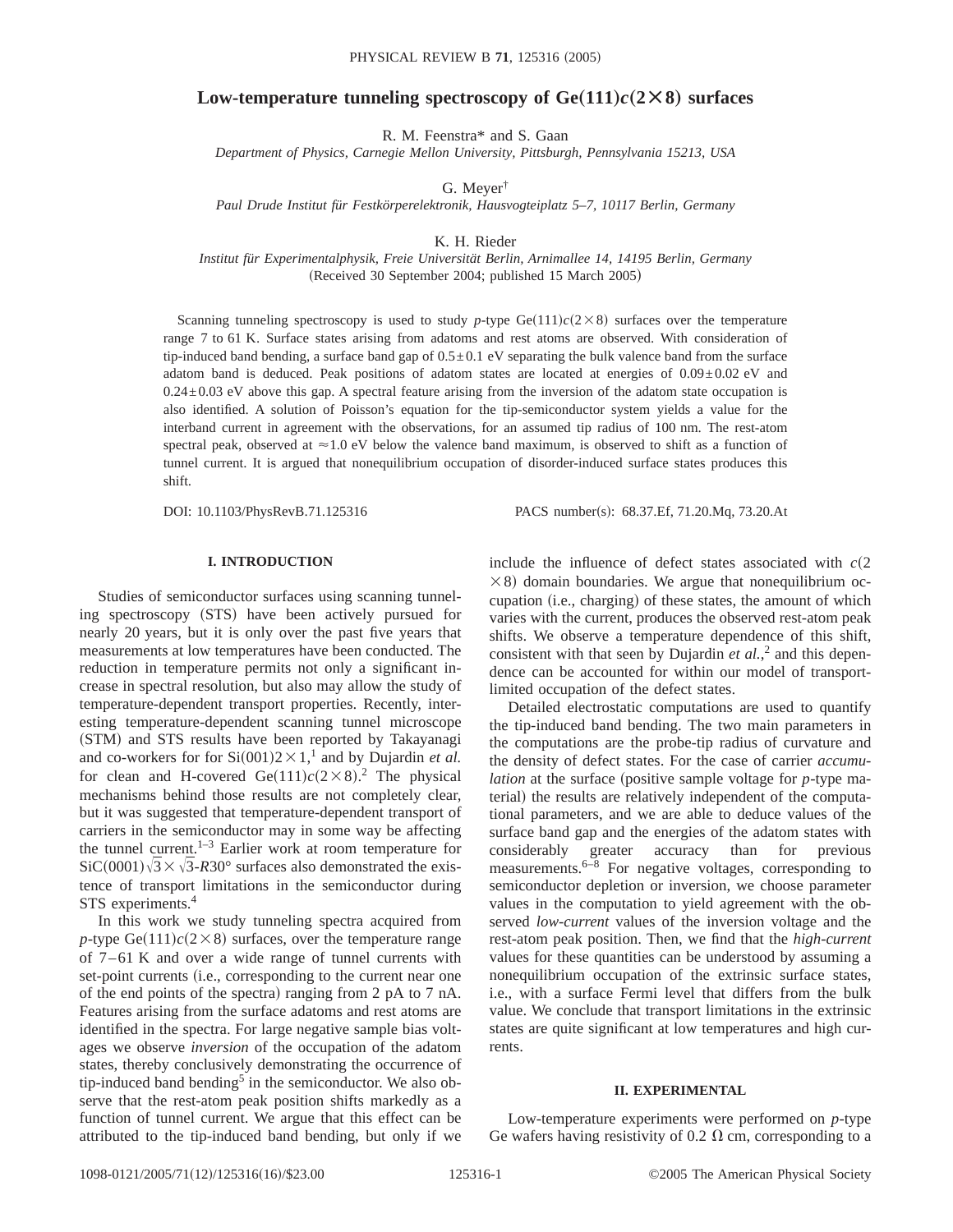doping concentration of about  $2 \times 10^{16}$  cm<sup>-3</sup>. Pieces of the {111}-oriented wafers were cleaved in ultra-high-vacuum (pressure of about  $1 \times 10^{-10}$  Torr), exposing a (111) crystal face. Cleavage was performed at room temperature, and immediately after cleavage the samples were resistively heated to a temperature of about 500  $^{\circ}$ C for a few minutes. Within a few minutes after heating, the samples were cooled to about 50 K and were introduced into a liquid-He cryostat containing the home-built STM.<sup>9</sup> Probe tips were formed prior to sample cleavage by performing a controlled mechanical contact of a tungsten tip to a clean copper surface, thereby transferring copper atoms to the end of the tip. Metallic tips are reliably formed in this manner.<sup>10</sup> We have obtained spectra from  $Ge(111)c(2\times8)$  surfaces using several different samples and probe tips, with good overall consistency in the results. The detailed sequence of currentdependent and temperature-dependent spectra described here was, however, obtained using a single probe tip, with no large tip changes either performed or observed during the measurements.

We have also performed experiments at room temperature, using an STM previously described.<sup>11</sup> In this case *n*-type Ge with resistivity of 0.2  $\Omega$  cm was studied. Samples were cleaved and annealed in an identical manner as for the low-temperature work. Pt-Ir probe tips were used, cleaned by electron bombardment.<sup>11</sup> Spectra were acquired both simultaneously with images and at times between image acquisitions. With a drift-rate in the STM of less then 0.2 nm/min, and having images acquired at known times, separated by 5–10 min, the spatial locations of all spectra are known to an accuracy of better than 0.5 nm.

Tunneling spectra were acquired using a voltage modulation of 10–20 mV and employing a lock-in amplifier to obtain the conductance. The technique of continuously varying sample-tip separation was used to obtain a large dynamic range in the measurements,<sup>12</sup> applying an offset to the sample-tip separation of the form  $\Delta s(V) = a|V|$ , where *V* is the sample-tip voltage. Values of *a* are chosen to obtain conveniently measurable current and conductance values, with a value of about 1  $\AA$ /V typically being used. (Separate values of  $a$  are used for positive and negative voltages.)

Normalization of the spectra was done in two steps. First, we scale the results to constant sample-tip separation using the scaling factor  $exp(2\kappa\Delta s)$  where values of  $\kappa$  are determined experimentally.<sup>11</sup> We find  $\kappa$  values to be generally within  $\pm 0.1$  Å<sup>-1</sup> of the value 1.0 Å<sup>-1</sup>, except for large negative voltages where they fall to as low as  $0.5 \text{ Å}^{-1}$ . In this latter case we believe that the reduced values arise from tipinduced band bending, which is most predominant at these voltages as discussed in Sec. IV. We note that changes in the calibration of the STM piezoelectric elements were carefully included in our analysis; these changes were determined by observations of unit cell dimensions and step heights at the various temperatures. Results for the conductance at constant sample-tip separation are displayed below, using a logarithmic scale to reveal the 3–4 orders of magnitude range in the data. The second step in the normalization, done to permit viewing of the data on a linear scale, is to compute the ratio of differential conductance to total conductance,  $\frac{dI}{dV}$ / $\frac{I}{V}$ . The denominator of this quantity is formed



FIG. 1. STM image of the Ge $(111)c(2\times8)$  surface, showing a domain boundary separating two domains of the reconstruction. The image was acquired at a temperature of 61 K using a sample-tip voltage of −2.2 V and constant current of 0.3 nA, and it is displayed with a gray-scale range of 0.05 nm.

by applying some broadening to  $(I/V)$  in order to form a suitable normalization quantity. (I.e., to avoid divergences which otherwise occur at the band edges.<sup>11,12</sup>)  $\overline{(I/V)}$  is formed according to Eq.  $(5)$  of Ref. 11, using parameter values of  $a' = 2$  V<sup>-1</sup> and  $\Delta V = 1$  V as defined there.

## **III. RESULTS**

#### **A. Surface structure**

The structure of the Ge $(111)c(2\times8)$  surface is well established. It consists of an arrangement of adatoms and rest atoms on the surface, with each  $c(2\times8)$  unit cell consisting of a sequence of  $2\times2$  and  $c(2\times4)$  local geometries.<sup>6</sup> Surface states are associated with rest atoms and adatoms, with the former states being completely filled with electrons and the latter empty. There are two inequivalent sites for both adatoms and rest atoms in each  $c(2\times8)$  cell, leading to a small, energetic splitting within each surface band.<sup>13,14</sup> An STM image of the surface obtained using our preparation method is shown in Fig. 1. We find well-ordered  $c(2\times8)$ domains with diameters of about 50 nm separated by domain boundaries in which the adatom and rest atom arrangement is somewhat disordered. This arrangement of ordered domains is well understood on the basis of how the  $c(2\times8)$  structures forms during annealing of the cleaved surface.8

As will be discussed in Sec. IV, an important parameter that is needed to fully understand our observed tunneling spectra is the density of *extrinsic* surface states arising from defects and disorder on the surface. (These states produce surface charging, which leads to observed spectral shifts.) We can roughly estimate the density of such states based on STM images such as Fig. 1. We observe a typical diameter of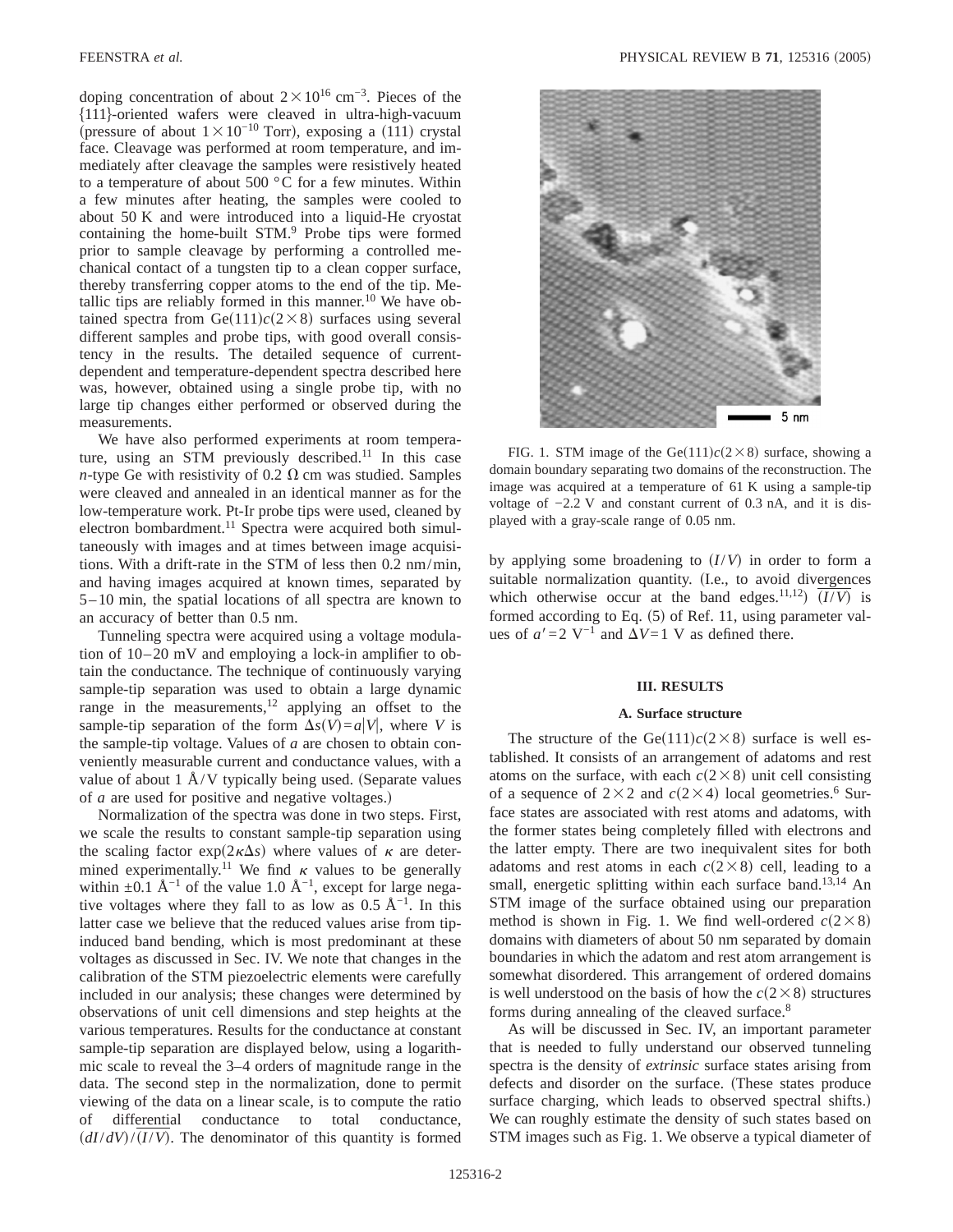

FIG. 2. Tunneling spectrum of the *p*-type Ge $(111)c(2\times8)$  surface, displayed as (a) conductance at constant sample-tip separation (on a logarithmic scale) and  $(b)$  normalized conductance (on a linear scale). The spectrum was acquired at a temperature of 61 K and at a sample-tip separation corresponding to a set point current of 7 pA at a sample voltage of  $-2.2$  V. Adatom  $(A)$ , rest atom  $(R)$ , valence band  $(V)$ , and conduction band  $(C)$  components in the spectra are indicated, as is the voltage below which inversion occurs  $(inv)$ .

ordered domains of about 50 nm, and they are surrounded by domain boundaries about 2 nm wide. If we assume two dangling bond states (one adatom and one rest atom) for each  $2\times2$  unit cell of the boundary, we arrive at a total density of extrinsic surface states of about  $3 \times 10^{13}$  cm<sup>-2</sup>, or 0.04 monolayers.

#### **B. Tunneling spectra**

Low-temperature tunneling spectra were acquired over well-ordered  $c(2\times8)$  regions, and the spectra displayed here consist of spatially averaged results composed generally of 10–20 individual spectra acquired at various points through the  $c(2\times8)$  unit cell. (Detailed spatially resolved spectra were also examined during the course of the study, and they display results as expected with the adatom and rest atom derived peaks being localized at their respective spatial locations.) In Fig. 2 we display the results for a spectrum acquired at a temperatures of 61 K and for a tunnel current set point of 7 pA. The tunnel current set point is defined as the constant current used for STM imaging prior to acquisition of the spectra; the voltage used for that imaging corresponds to a voltage near one of the endpoints of each spectra (approximately  $+2.0$  or  $-2.0$  V). The current set point thus determines the sample-tip separation, with this separation decreasing by about 1.0 Å for each order-of-magnitude increase in the current set point.

A number of features can be readily identified in the spectrum of Fig. 2. A band gap is visible extending from about  $-0.1$  to 0.5 V. The surface Fermi level (0 V in the spectrum) is located near the bottom of the gap, as expected for *p*-type material. A large spectral peak is seen centered at about



FIG. 3. (a) STM image acquired at room temperature from the *n*-type Ge(111) $c(2 \times 8)$  surface using a sample voltage of +2.0 V and constant current of 0.1 nA and displayed with a gray scale of  $0.1$  nm. (b) and (c) Spectra acquired at ordered (dashed lines) and disordered (solid lines) locations on the surface, with the latter offset by two units of the normalized conductance for clarity. Adatom  $(A)$  and rest-atom  $(R)$  derived states are indicated. The spectra in  $(b)$ were acquired from the surface displayed in  $(a)$ , with the disordered spectrum obtained from the location indicated by the center arrow and the ordered spectrum being an average of those obtained from the locations indicated by the right-side and left-side arrows.

0.7 V, and it can be attributed to the empty states associated with the surface adatoms,  $6,8$  in agreement with inverse photoemission results.7 This spectral peak appears to have two components, consistent with the expectation of a splitting due to the two inequivalent types of adatoms in the  $c(2)$  $\times$ 8) structure.<sup>13</sup> (Theoretically, this splitting is expected to be 0.2 eV.<sup>14</sup>). In the filled states, at about  $-1.0$  V, a spectral feature deriving from the surface rest atoms is visible. This rest-atom band is resonant with valence band  $(VB)$  states,<sup>15</sup> with the VB maximum seen in the spectra at about −0.1 V. As discussed below the location of the rest-atom peak shows a continuous variation as a function of current, but the lowcurrent position of −0.9 eV relative to the VB maximum is in reasonable agreement with the location seen in photoemission of  $-0.7$  eV.<sup>15</sup> Finally, above the adatom band, at voltages above  $+1.0$  V, the current derives either from conduction band (CB) states or possibly from higher-lying surface bands. The observed surface gap is thus seen to be bounded by bulk VB states at its lower edge and surface-adatomderived states at its upper edge.

To investigate the effect of surface disorder on the distribution of surface states we have acquired spatially resolved spectra near domain boundaries of the  $c(2\times8)$  structure. These studies were performed at room temperature, with the results shown in Fig. 3 for spectra acquired at well-ordered and disordered locations. The specific spatial locations for the spectra of Fig.  $3(b)$  are shown in the image of Fig.  $3(a)$ . (The spatial areas for the spectra of Fig.  $3(c)$  are not shown, but they are similarly far and near, respectively, from a do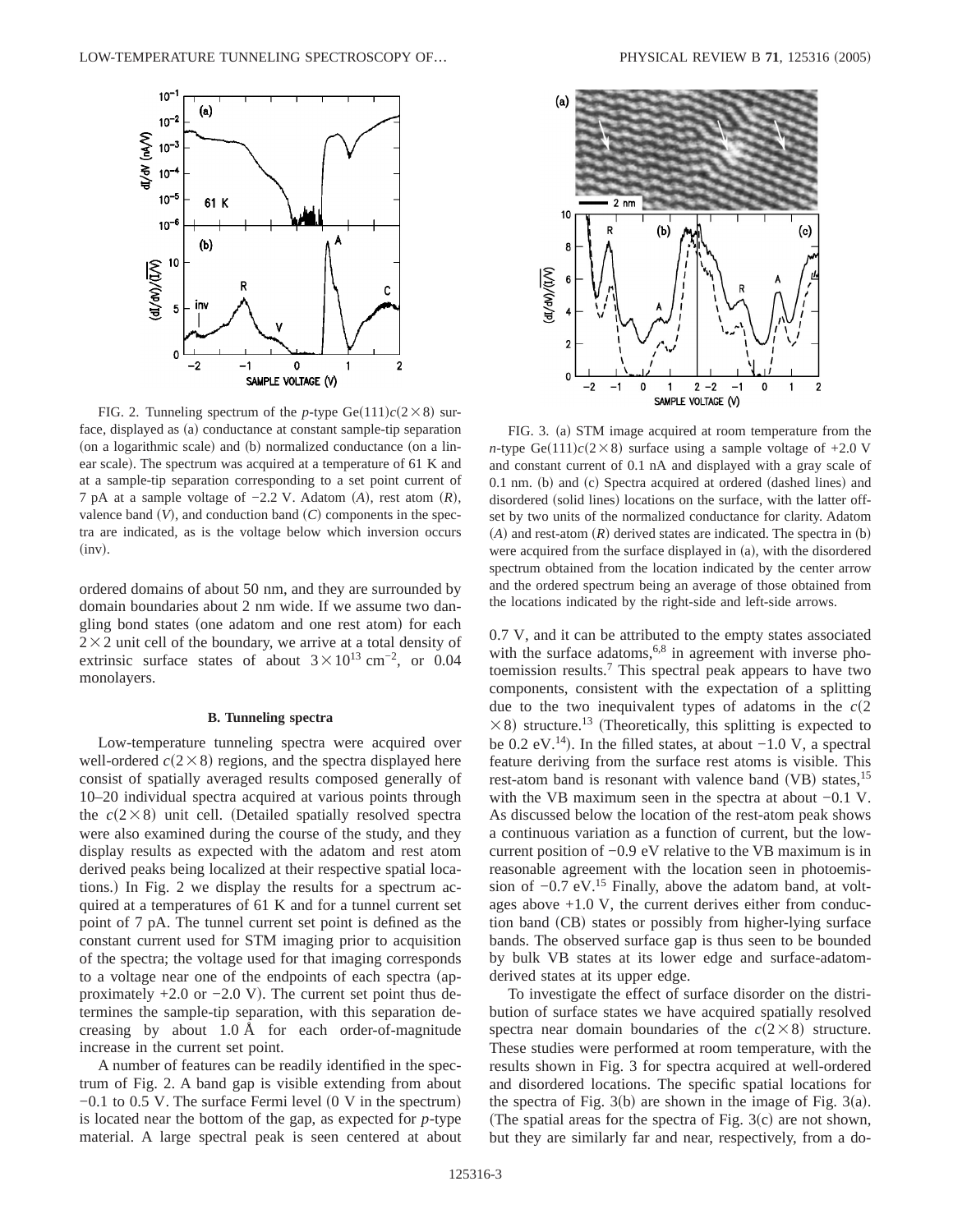main boundary.) The spectra from ordered areas display a band gap, extending from  $+0.1$  down to  $-0.4$  or  $-0.5$  V, with adatom and rest-atom states visible on either side of this gap. The spectra of Figs.  $3(b)$  and  $3(c)$  were acquired with different probe tips and display somewhat different spectral magnitudes, an effect we tentatively attribute to differences between the electronic structure of the respective tips. Nevertheless, the difference between ordered and disordered results can be clearly seen for each probe tip. In Fig.  $3(b)$ , the spectrum acquired near the defect on the domain boundary displays an additional peak centered at about −0.5 V and extending well into the lower part of the band gap. For Fig.  $3(c)$ , the disordered spectrum displays significant narrowing of the gap, i.e., tailing of the band states into the band gap.

### **C. Curve fitting of spectral features**

Curve fitting of selected portions of the spectra has been performed in order to derive values for onsets and peak positions. For tunneling into the bulk effective-mass bands it has been previously found that a linear onset for the conductance vs voltage provides a good fit to the data.<sup>11</sup> This linear behavior is also expected on the basis of a Wentzel-Kramers-Brillouin (WKB) analysis of tunneling behavior for a planar junction.16 We employ here a generalization of the linear form that includes broadening effects due to both temperature and the modulation voltage of the lock-in amplifier used for the measurement. Assuming that the band onset  $eV_0$  is well separated from the sample Fermi-level, the resulting form for the conductance (or normalized conductance) is found to be $17$ 

$$
g_1(V) = a[(V - V_0) + \beta \ln(1 + e^{-(V - V_0)/\beta})], \tag{1}
$$

where *V* is the sample voltage, *a* is an amplitude parameter, and  $\beta$  is a voltage interval given by

$$
\beta = [(kT/e)^2 + (0.4V_{rms})^2]^{1/2},\tag{2}
$$

where  $T$  is the temperature and  $V_{rms}$  is the rms modulation voltage. The second term on the right-hand side of Eq.  $(2)$ provides an approximate means of including the effects of the modulation voltage. The value of 0.4 appearing there is chosen such that fits of this form to simulated conductance characteristics (computed from the WKB formula for planar tunneling) faithfully produce accurate results for the band onsets.<sup>17</sup> Equation (1) is suitable for a band that extends over  $E > eV_0$ ; the appropriate form for one that extends over *E*  $\langle eV_0 \rangle$  can be obtained by replacing both occurrences of *V*  $-V_0$ ) in the equation by  $(V_0 - V)$ . Using this functional form we perform fits to the VB onset of our spectra, with Fig.  $4(a)$ showing the result for the spectrum of Fig. 2. The linear behavior of the onset is found to fit the data quite well. Regarding the onset of the adatom band, this behavior will in general depend on the dispersion of that surface-state band. Nevertheless, we find that a linear onset also fits this data reasonably well and we therefore utilize it. The resulting fit is shown in Fig.  $4(b)$ .

For the rest-atom band the data indicate a relatively broad feature, as might be expected since this band is resonant (i.e., degenerate in energy) with VB states. The peak positions can



FIG. 4. Fits of the spectral features for the spectrum of Fig. 2: (a) valence band onset, (b) adatom band onset, and  $(c)$  entire adatom band. Solid lines show the data and dashed lines (displaced above the solid lines for clarity) show the fits. In  $(c)$  the dotted lines show the separate components of the fit function used.

be determined directly from the data without the need for curve fitting. For the adatom band, that spectral feature actually contains two separate bands, which we separate by curve fitting. The lowest-energy adatom band extends into the bulk band gap, and, as mentioned above, a linear function provides a good description of its onset. Therefore, to describe the lowest-energy adatom band we use a function of the form

$$
g_2(V) = b(V - V_1) \exp\{-(V - V_1)^2/(2\delta V^2)\},\tag{3}
$$

where  $b$ ,  $V_1$ , and  $\delta V$  are parameters. This function has a maximum at a voltage of  $V_1 + \delta V$ . For the higher-energy adatom band we use a Gaussian function. The resulting fit is shown in Fig.  $4(c)$  where we see that a reasonable description of the two overlapping bands is obtained. The lowenergy onset is *not* precisely described by this fit since we have not included broadening of the onset due to temperature and modulation voltage in Eq.  $(3)$ , but this inaccuracy has little impact on the rest of the fit and, in any case, we fit the onset region separately as described in the previous paragraph.

Curve fitting has been performed on a series of spectra acquired at temperatures of 7, 15, and 61 K and with setpoint currents ranging from 2 pA–7 nA. A number of these spectra have been displayed in our previous work.<sup>18</sup> A summary of the results for the VB onset and adatom features is given in Fig. 5, where we plot the voltage of each spectral feature as a function of the sample-tip separation corresponding to those voltages. The latter is obtained from knowledge of the set-point current for each spectrum, assuming a change in separation with set-point current in accordance to the  $\kappa$ value of 1.0 Å<sup> $-1$ </sup>, and using the known  $\Delta s(V)$  characteristics for each spectra. The zero in sample-tip separation is not precisely known, but as discussed in our prior work $18$  we assume a separation of  $7 \text{ Å}$  for a set-point current of  $1 \text{ nA}$  (at sample voltage of  $+2$  V), and we can be quite confident that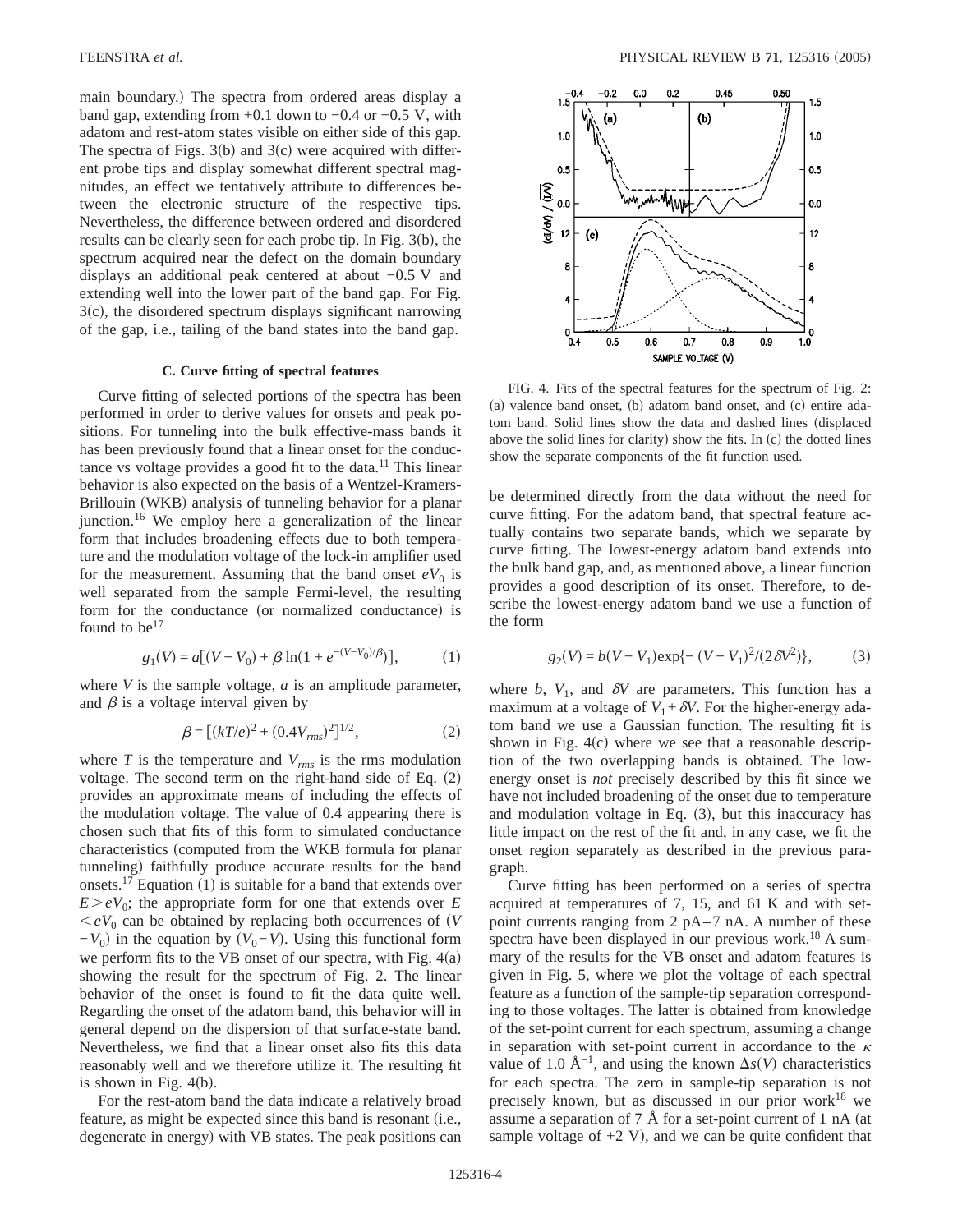

FIG. 5. Observed positions of the  $(a)$  upper adatom peak,  $(b)$ lower adatom peak, (c) onset of adatom band, and (d) onset of valence band as a function of the sample-tip separation for each measurement.

the actual separation values are not *less* than those given in Fig. 5 and they might be  $1-2$  Å greater. For the VB onset, adatom band onset, and the adatom peak positions, we find results that are relatively independent of temperature and current. Resulting values are  $-0.111 \pm 0.039$  V,  $0.495 \pm 0.012$  V,  $0.594 \pm 0.012$  V, and  $0.760 \pm 0.018$  V, respectively, where the uncertainties indicate the standard deviation of the measured values in each case.

In contrast to the observed results for the VB maximum and the adatom spectral features, the position of the restatom peak displays a large variation with current set point and temperature, as shown in Fig. 6. We plot in this case the peak position as a function of the *actual* current (not the set points) measured in each case. For convenience we can *approximately* convert this current scale into a scale of sample-



FIG. 6. Observed positions of the rest-atom peak, as a function of tunnel current and for various temperatures. Typical error bars are shown on a few points, indicating the variation in the results at different points on the surface and due to small (unintentional) variations in tip shape. Theoretical curves are shown for equilibrium situations with tip radii of 10 nm (solid line) and 100 nm (dashed line) and for extreme nonequilibrium situations with radii 10 nm (dotted line) and 100 nm (dot-dashed line).



FIG. 7. (a)–(f) STM images of the Ge $(111)c(2\times8)$  surface, acquired at sample voltages of  $+1.7, -1.8, -1.9, -2.0, -2.1,$  and −2.2 V, respectively. All images were acquired at a temperature of 7 K with a constant current of 0.3 nA, extended over 3.6  $\times$  3.6 nm<sup>2</sup>, and are displayed with gray scales in the range  $0.02-0.04$  nm. (g) Portions of tunneling spectra, acquired at the temperatures and current set points indicated.

tip separation, as shown at the top of Fig. 6. This conversion is not exact since we are discussing spectral features at different voltages, but over the voltage range of interest this separation scale is correct for relative separations to within  $\pm 0.2$  Å. Also, the same uncertainty in the zero of this separation scale occurs as described above for Fig. 5.

### **D. Semiconductor inversion**

In addition to the spectral features discussed above we observe one additional voltage-dependent feature in our experiments. In Figs.  $7(a) - 7(f)$  we present six constant-current STM images, selected from a series of 15 images acquired at closely-spaced sample voltages ranging from −2.5 to +2.1 V. For Ge $(111)c(2\times8)$  surfaces it is well known that at negative sample voltages (filled states) the surface rest atoms are imaged and at positive sample voltages (empty states) the surface adatoms are imaged.<sup>6,8</sup> This behavior is clearly seen in Fig. 7, which compares the positive-voltage image at  $+1.7$  V with the negative-voltage ones for voltages between −1.8 and −2.0 V. At negative voltages below about −2.0 V, however, we observed a remarkable transition in which the *adatoms* again become dominant in the images, as seen by the close similarity between Figs.  $7(a)$  and  $7(f)$ . This behavior persists for negative voltages with larger magnitudes. This transition in the STM images is also apparent in the tunneling current vs voltage characteristics themselves. We consistently observe a sharp discontinuity in the tunnel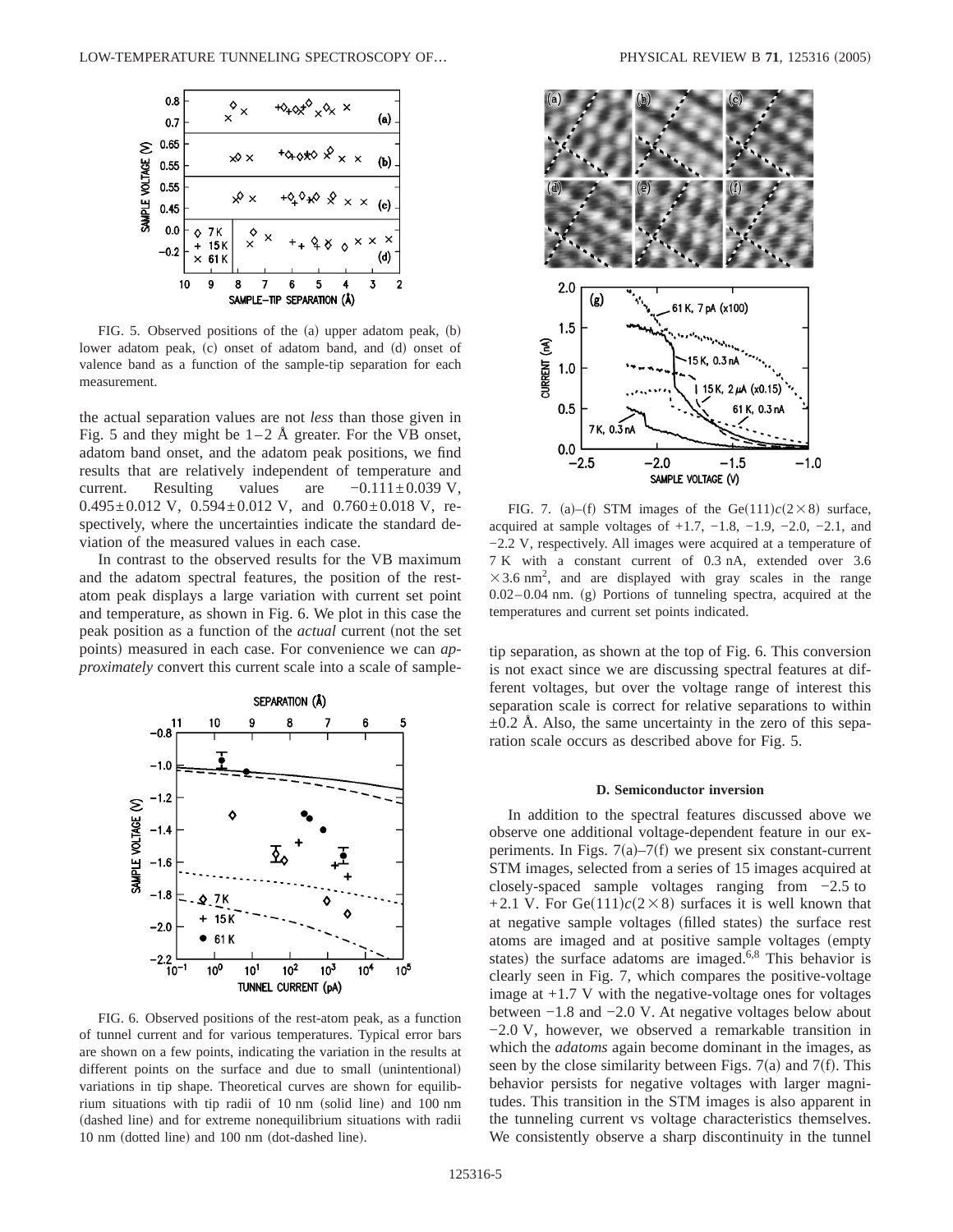current at voltages near −2 V, just when the contrast of the images changes from rest atoms to adatoms, as shown in Fig.  $7(g)$ .

We interpret the observed transition in the voltagedependent images near −2 V to be due to *inversion* of the occupation of surface electronic states. The adatom-derived states are, of course, normally empty; however, at a sufficiently large negative sample-tip voltage tip-induced band bending can cause these empty states to occur at an energy below the sample Fermi level, and in that case the adatom states may become occupied, as long as the supply rate of electrons into these states from the semiconductor is sufficiently large. In Sec. IV C we perform detailed computations of the interband current, and we indeed find values that are comparable to the tunnel currents used in our experiments.

### **IV. DISCUSSION**

## **A. Tip-induced band bending**

It is well known that during STS experiments on semiconductor surfaces the applied potential between sample and tip will extend into the semiconductor,<sup>5</sup> a phenomenon which is generally referred to as *tip-induced band bending*. This effect occurs predominantly when the semiconductor is in depletion, i.e., a negative sample voltage for *p*-type material and a positive sample voltage for *n*-type material. Let us denote the electrostatic potential in the semiconductor by  $V(r, z)$ , where we are using cylindrical coordinates  $(r, z)$  with the semiconductor spanning the half-space  $z < 0$ . Charge densities in the semiconductor are computed in a semiclassical approximation by assuming that the energy bands at a particular location are simply shifted in energy by the electrostatic potential energy,  $\phi(r, z) = -eV(r, z)$  with the zero of  $V(r, z)$  taken to be at a point far inside the semiconductor  $(z \rightarrow -\infty)$ . Thus, if the charge density with  $\phi=0$  is given by  $\rho(E_F)$ , where  $E_F$  is the Fermi level, then the charge density in the presence of a nonzero electrostatic potential is given by  $\rho[E_F-\phi(r,z)]$ . Poisson's equation then becomes

$$
\nabla^2 \phi(r,z) = \frac{e\rho[E_F - \phi(r,z)]}{\varepsilon \varepsilon_0},\tag{4}
$$

where  $\varepsilon_0$  is the permittivity of vacuum and  $\varepsilon$  is the dielectric constant of the semiconductor. Recently, a finite-element method for solving this equation for a three-dimensional  $(3D)$  hyperbolic-tip geometry was presented by one of us.<sup>19</sup> The computations presented below are based on that computational method together with a few extensions as described in Appendix A, the most important of which is the inclusion of surface states. We assume that the occupation of surface states can be described in terms of a surface Fermi level,  $E_{FS}$ , which in general may be different than the bulk Fermi level. Denoting the surface charge density with  $\phi=0$  as  $\sigma(E_{FS})$ , the boundary condition at the surface is given by

$$
\frac{\partial \phi}{\partial z}(r, 0_+) = \varepsilon \frac{\partial \phi}{\partial z}(r, 0_-) + \frac{e \sigma [E_{F,S} - \phi(r, 0)]}{\varepsilon_0}.
$$
 (5)

When equilibrium exists between the bulk and surface states we have  $E_{F,S} = E_F$ .

Far inside the semiconductor the electrostatic potential energy is taken to be constant, with a value of zero. (Use of a variable-spacing grid, described in Appendix A, enables a sufficiently large simulation region inside the semiconductor, even for low or zero semiconductor doping.) The boundary condition at the probe-tip surface is that the potential energy there equals a specified value,  $\phi_T$ . This theoretical parameter is related to the experimentally specified sample-tip voltage,  $V_S$ , by<sup>19</sup>

$$
\phi_T = eV_S + \Delta \phi, \tag{6a}
$$

where the *contact potential* is given by

$$
\Delta \phi \equiv \phi_m - \chi - (E_{C,S}^{\infty} - E_F), \tag{6b}
$$

where  $\phi_m$  is the work function of the metallic tip and  $\chi$  is the electron affinity of the semiconductor. The quantity  $(E_{C,S}^{\infty})$  $-E_F$ ) is the energy of the CB minimum at the surface relative to the Fermi level, for a situation where the probe tip is located infinitely far from the semiconductor.

Surface charge density can arise from *intrinsic* (i.e., associated with an ordered surface reconstruction) or *extrinsic* (derived from defects and/or disorder) states on the surface. The question of what type of distribution of midgap states arises from surface defects or disorder is one which has been considered for various semiconductor surfaces.<sup>20</sup> A variety of models have been introduced ranging from exponential tails of states extending in from the band edges to a Gaussian distribution of states located near the middle of the band gap. The major type of disorder on our surfaces are the boundaries which separate the  $c(2\times8)$  domains, as seen in Fig. 1. The disordered arrangement of adatoms and rest atoms seen there is expected to produce dangling bond states spread throughout the energy region, separating the rest-atom and adatom bands of the  $c(2\times8)$  structure, and, indeed, we directly observe such states in the room-temperature STS results of Fig. 3.

The precise distribution of midgap states is not crucial to the arguments below, and we adopt a model consisting simply of a uniform distribution of states, as pictured in Fig. 8. To assign the charge of the states, we use the well-known concept of a *charge neutrality level*,  $E_N$ , above which the states have acceptor character (negative when occupied and neutral when empty) and below which the states have donor character (neutral when occupied and positive when empty).<sup>20</sup> We place the charge neutrality level at an energy approximately midway between the intrinsic bands, at 0.2 eV above the VB maximum,  $E_V$ . Our assumed surface charge density due to extrinsic states is thus

$$
\sigma(E) = \begin{cases}\n-(E_A - E_N)\sigma', & E > E_A \\
-(E - E_N)\sigma', & E_V < E < E_A \\
-(E_V - E_N)\sigma', & E < E_V,\n\end{cases}\n\tag{7}
$$

where  $\sigma' > 0$  is a constant. In this equation we have truncated the extrinsic state density at energies of  $E_V$  and  $E_A$ , where the latter is the minimum energy of the intrinsic adatom band. According to the results of Sec. IV B, this band edge is located at  $E_V + 0.5$  eV. This truncation is performed because defect states outside this range are degenerate with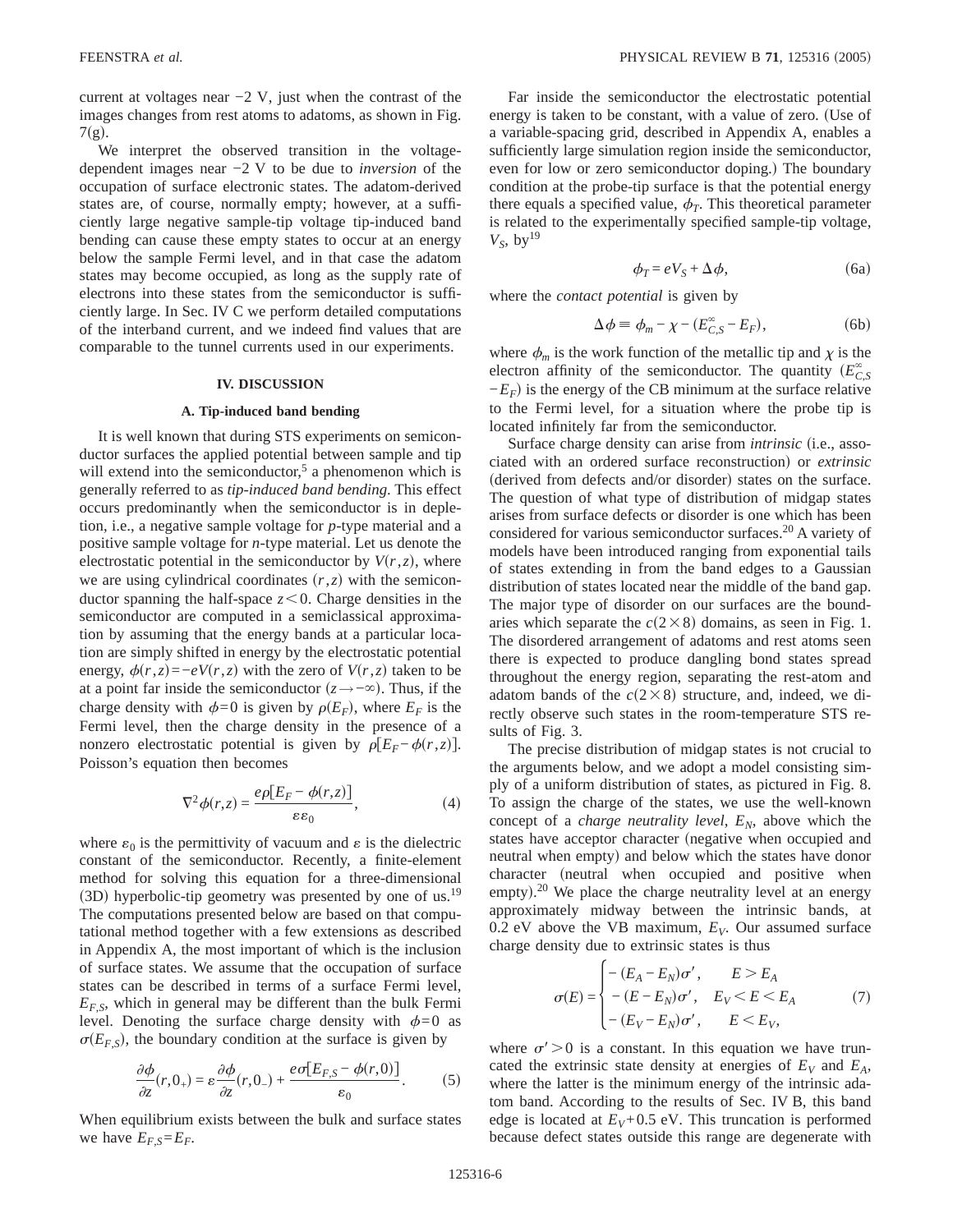

FIG. 8. Schematic energy level diagram for the  $Ge(111)c(2)$  $\times$ 8) surface states. Intrinsic surface state bands associated with adatom (AA) and rest-atoms states (RA) are indicated. Bands of disorder-induced states are denoted by  $\sigma$ , with the charge neutrality level  $E_N$  separating states with different charge character. The electrostatic potential energy at the surface, relative to a point far inside the semiconductor, is denoted by  $\phi_0$ . The surface Fermi level is indicated by  $E_{F,S}$  and the bulk Fermi level by  $E_F$ ; these values are equal for equilibrium between surface and bulk but are unequal for a nonequilibrium situation as shown. An important transport process in establishing equilibrium is the interband current through the semiconductor band gap,  $I<sub>S</sub>$ . The sample Fermi level is located at an energy  $-eV$  above the tip Fermi level, with *V*<0 in this diagram.

continuum states and therefore incapable of holding charges. Concerning a value for  $\sigma'$ , we estimated in Sec. III A a total density of extrinsic states of about  $3 \times 10^{13}$  cm<sup>-2</sup>. Most of these states would have energies within or close to the adatom or rest-atom bands, with a lesser number lying in the energy region between the bands. Taking one-tenth of the states to lie in the  $\approx$ 1 eV energy gap between the adatom and rest-atom bands, we arrive at an order-of-magnitude estimate for  $\sigma'$  of  $3 \times 10^{12}$  cm<sup>-2</sup> eV<sup>-1</sup>.

Our model of extrinsic states is a spatially uniform one, even though in reality these states are localized mainly near the  $c(2\times8)$  domain boundaries. Charges contained in the midgap extrinsic states are balanced by space charges in the depletion region of the semiconductor, with a depletion width of 100 nm for the doping concentration of our samples and a typical band bending of 0.1 eV. This value is larger than the typical extent of domains on the surface, 50 nm, so that the band bending induced by the extrinsic states will be relatively uniform over a domain. Our treatment of the extrinsic state density as spatially uniform is thus reasonably well justified.

Figure 9 shows computational results for the surface-band bending at the surface location on the central axis,  $\phi_0$  $\equiv \phi(0,0)$ , for various values of the sample voltage and as a function of the extrinsic surface charge density  $\sigma'$ , and assuming equilibrium between bulk and surface states. The computations are performed for the known doping concentration of our *p*-type Ge samples,  $2 \times 10^{16}$  cm<sup>-3</sup>, and for a temperature of 0 K. (Increasing the temperature to, say,  $60 \text{ K}$ has only a very small effect on the results primarily through a shift in the sample Fermi-level position of about 15 meV.) We assume in Fig. 9 a probe-tip radius of curvature of 100 nm. For the bulk charge density we use a single effective mass band, i.e., the Ge valence band, using a valence band density-of-states effective mass,<sup>21</sup> of  $m_{dh} = [(m_{lh}^*)^{3/2}]$  $+(m_{hh}^*)^{3/2}$ <sup>2/3</sup>=0.35 $m_0$  where  $m_{lh}^*$  and  $m_{hh}^*$  are the light- and



FIG. 9. Computed results for surface potential at a point along the central axis, for *p*-type Ge with doping concentration of 2  $\times$ 10<sup>16</sup> cm<sup>-3</sup> and using a 100-nm-radius tip with 0.8-nm sample-tip separation. Results are plotted as a function of the density of extrinsic midgap states, with these states being distributed uniformly across the semiconductor band gap and with charge neutrality level of 0.2 eV above the VB maximum. Curves for various values of the sample-tip voltage (assuming zero contact potential) are shown.

heavy-hole masses, respectively, with values of 0.043 $m_0$  and  $0.34m_0$  for Ge.<sup>22</sup> We see from Fig. 9 that the effect of the extrinsic surface states is to reduce the tip-induced band bending. The surface states charge up in accordance to the sign of the sample-tip voltage and in this way the boundary condition, Eq.  $(5)$ , can be satisfied using a smaller electric field in the semiconductor. For large values of  $\sigma'$  the surface potential energy approaches a position equal to that of the assumed charge neutrality level of the surface state distribution.

In addition to the surface defect state density, the other main parameter in determining the tip-induced band bending is the tip radius of curvature. Tip radius is especially important for a situation such as the present case with moderate or low doping, since in a one-dimensional 1D computation nearly all of the applied sample-tip voltage is dropped in the semiconductor but in 3D this band bending decreases significantly even for rather blunt tips. In the following sections we present computational results as a function of tip radius. The opening angle of the tip shank can also be varied in our computations,<sup>19</sup> but we keep this fixed at  $90^{\circ}$  for all the results described here. Other computational parameters are the contact potential, already discussed above, and the sample-tip separation. The latter does change slightly in our experiments, in accordance with the current set point, but as discussed in our prior work<sup>18</sup> this variation is far too small to account for our observed shift in the rest-atom peak as a function of current. Some uncertainty in the zero of sampletip separation exists, but this uncertainty has relatively little effect on our comparison between experiment and theory described below.

### **B. Surface-band gap**

The position of the Ge $(111)c(2\times8)$  rest-atom band is fairly well known, lying at a central location of  $E_V$ −0.7 eV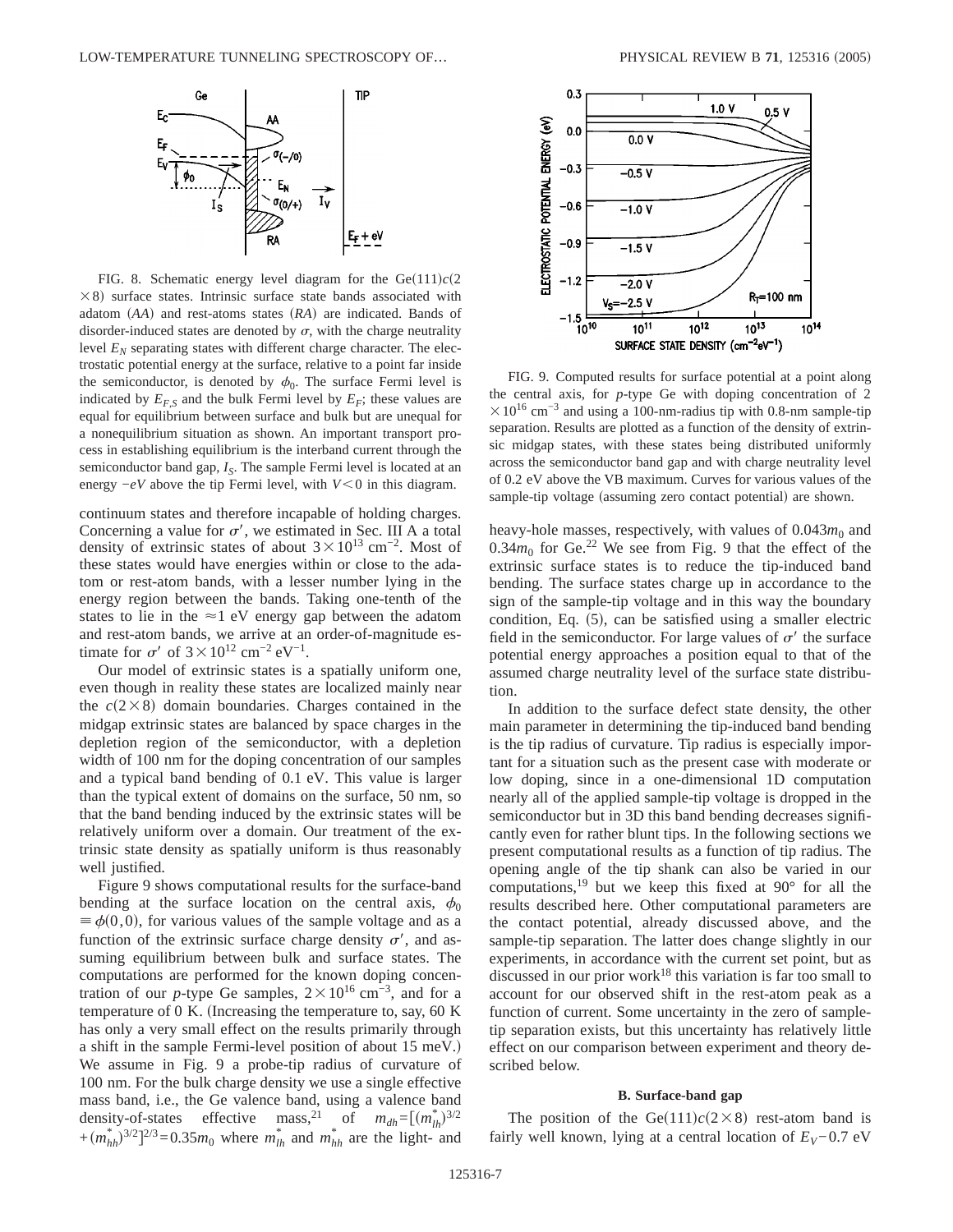as discussed in Sec. III C. The position of the adatom band, however, is *not* well known and, in particular, no previous value for the surface band gap (difference between adatom band onset and VB maximum) has been reported. In this section we derive an approximate value for the surface gap, taking into account the possibility of tip-induced band bending but without assuming any particular values for the parameters involved in this band bending.

As discussed in Sec. III C we observe the onset of the adatom band to be at  $0.495 \pm 0.012$  V and the onset of the VB to be at −0.111±0.039 V. The difference between these values leads to a upper bound for the surface gap of about 0.60 eV. Tip-induced band bending will act to reduce this estimated gap value. A worst-case situation is when no surface states exist and the tip radius is very large. Actually, from our computational results we find that in the accumulation regime the variation in band bending with a tip radius is very small (less than  $0.01$  eV) for radii above 10 nm, so we can use the results shown in Fig. 9 to estimate the band bending. Considering a sample voltage of +0.5 V and zero surface-charge density, we find a band bending of +0.10 eV. Thus, a band edge at 0.4 eV would be observed at a sample voltage of 0.5 V, neglecting any possible contact potential between the tip and the sample See the discussion surrounding Eq.  $(6)$ .] Allowing for a positive contact potential would mean that a band edge at 0.4 eV would be observed at a slightly *lower* sample voltage, or in other words, the observed band edge at 0.5 V would correspond to a band gap slightly *larger* than 0.4 eV. A negative value for the contact potential can be ruled out, for the present assumption of zero surface states, since the observed position of the VB onset is significantly below 0 V. We thus deduce a lower bound for the surface-band gap of 0.40 eV.

Using our estimated upper and lower bounds for the surface-band gap, we assign a value of  $0.5\pm0.1$  eV to this gap, where the error estimate is a conservative one. We note at this point that the results of Fig. 9 are *semiclassical*, and localized states in the accumulation layer may in principle produce different band bending; however we have also made a self-consistent quantum mechanical computation of the accumulation layer charge density, as described in Appendix B, and we find that for the cases of relevance here that the semiclassical approximation produces results that are accurate to within 0.02 eV. Turning our attention to the observed values for the separation between the bottom of the adatom band and the two adatom peaks,  $0.099 \pm 0.017$  V and  $0.265 \pm 0.022$  V, these values will be shifted only slightly by the tip-induced band bending (since the semiconductor is in accumulation). We deduce corrections of  $-0.01 \pm 0.01$  V and  $-0.025\pm0.025$  V, respectively, relative to the bottom of the adatom band. We thus assign values of  $0.09 \pm 0.02$  eV and  $0.24 \pm 0.03$  eV to the respective peak positions relative to the bottom of the adatom band and a value of  $0.15\pm0.03$  eV to the separation between the peaks.

#### **C. Interband current**

In addition to computational results for surface-band bending, an additional important quantity to consider is the



FIG. 10. Computed results for interband current flowing between VB and CB of semiconductors having band gaps  $E_G$  as listed, with *p*-type doping concentration of  $2 \times 10^{16}$  cm<sup>-3</sup> and using a twoband model with effective mass of  $0.043m<sub>0</sub>$ . The solid lines show results for a tip radius of 100 nm, plotted as a function of the energy difference  $E_G - |\phi_0|$  between the VB maximum far inside the semiconductor and the CB minimum at the surface. (The sample-tip voltage is an implicit parameter varied along each line, and a sample-tip separation of 0.8 nm is used.) The inset shows the interband current for a  $0.5$  eV band gap and a sample voltage (assuming zero contact potential) of  $-2$  V, as a function of tip radius.

sample voltage at which inversion of the surface electronic states occur. The situation is pictured in Fig. 10, where we consider a *p*-type semiconductor in depletion. When the magnitude of the surface band bending,  $|\phi_0|$ , exceeds the band gap of the semiconductor, then carriers can tunnel from VB to CB through the semiconductor band gap. If this *interband current* is sufficiently large, then the CB states will be occupied up to the Fermi-level and inversion of the semiconductor is said to occur. The question of how large this interband current needs be to produce inversion is a nontrivial one and, in principle, requires detailed knowledge of a number of transport processes. If the transport of the carriers in the semiconductor after they tunnel from VB to CB is relatively fast, however, then a condition for establishing inversion is simply that

$$
I_S \geq I_V,\tag{8}
$$

where  $I<sub>S</sub>$  is the interband tunneling current in the semiconductor and  $I_V$  is the tunneling current in the vacuum.

It is clear that the dominant term in establishing the interband current is the transmission through the band gap. This term has been considered by Jäger *et al.*, <sup>23</sup> where they find that for GaAs, with a band gap of about 1.4 eV, the interband transmission is negligible compared to the transmission through the vacuum, at least for sample-tip voltages that are not too large. For smaller band gaps, however, the interband transmission and the associated interband current can approach or exceed those values for the vacuum. We compute interband tunneling in 3D, using the method described in Appendix C. The transmission of the carrier through the band-gap region of the semiconductor is described using the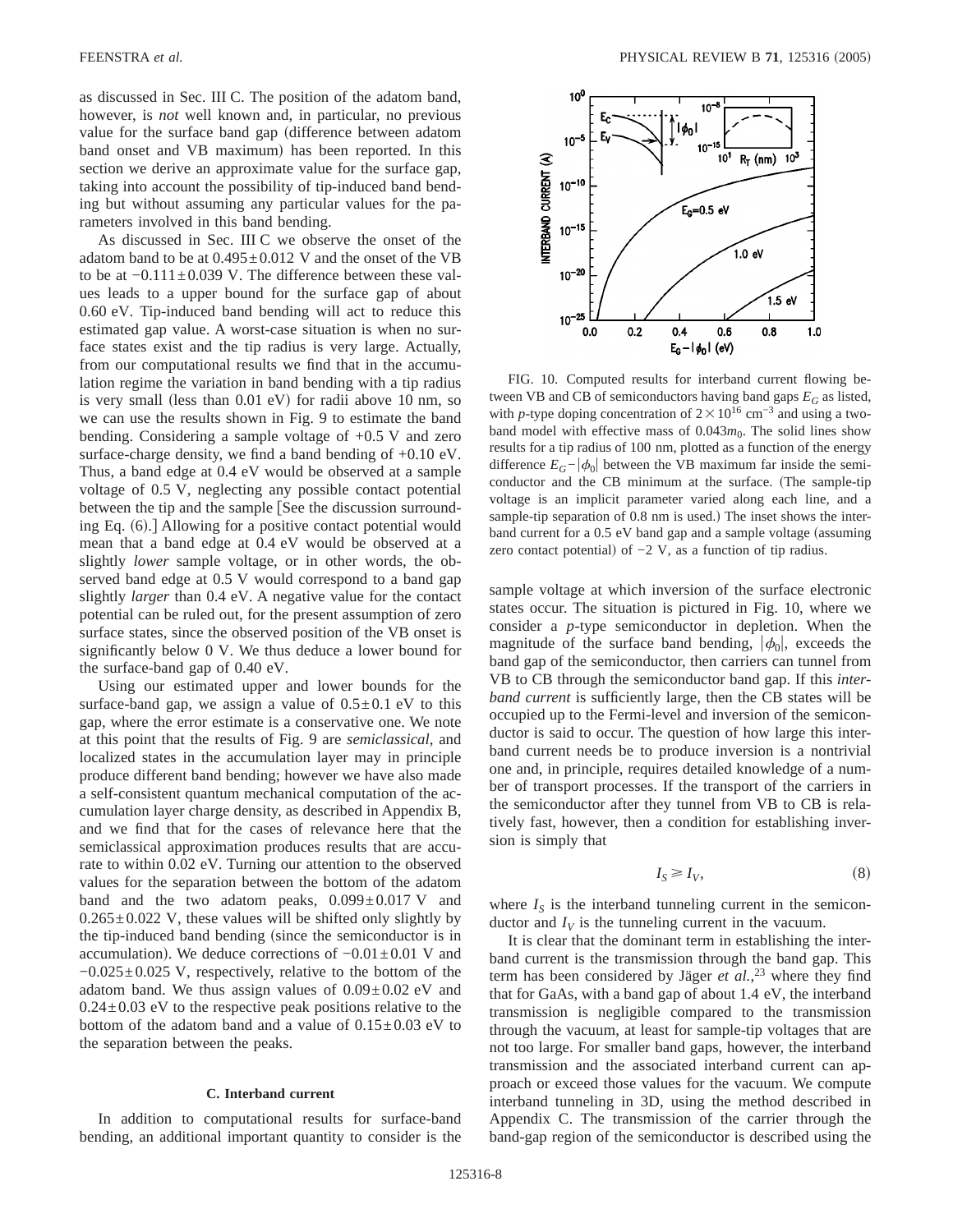two-band model for the complex band structure in the band  $gap<sup>24</sup>$  (i.e., with the inverse decay length of the wave function having a maximum value at midgap and approaching zero as the energy approaches either band edge) and using an effective mass of  $0.043$   $m_0$  corresponding to the light-hole mass of the Ge VB.<sup>25</sup> Figure 10 shows the resulting interband currents as computed for semiconductors with various values of the band gap and for a tip radius of 100 nm. As expected the interband currents show a dramatic reduction as the band gap increases. Interband currents on the order of the vacuum tunneling current ( $\approx$ 0.1 nA) occur only for the 0.5 eV band-gap case. The inset of the figure shows the dependence of the interband current on tip radius, for a particular sample voltage of −2 V. We find a broad maximum in this dependence; for sharp tips the interband current is small because the tip-induced band bending is small, whereas for blunt tips the band bending is large, but the associated depletion region extends a greater distance into the semiconductor and, hence, the interband current is again relatively small.

To compare our computed interband currents with the experimental results for the Ge $(111)c(2\times8)$  surface we must consider the possibility of carriers tunneling through the depletion region from the bulk VB into the *surface band* of adatom states, e.g., as pictured in Fig. 8 by the current  $I_s$ . Our method for computing the interband current is also applicable to this case, albeit in an approximate manner as discussed at the end of Appendix C. The resulting values for the interband current for the Ge $(111)c(2\times8)$  surface are very close to the 0.5 eV band-gap results of Fig. 10. Examining in particular the results in the inset for a sample voltage of −2 V, we see that the computed current achieves values of  $\approx 0.1$  nA that are consistent with our experiments only when the tip radius has a value of roughly 100 nm. This result does not change significantly even when a surface defect state density of about  $3 \times 10^{12}$  cm<sup>-2</sup> eV<sup>-1</sup> is included.

Based on the condition expressed by Eq.  $(8)$  the approximate agreement between theoretical and experimental inversion currents for the tip radius of 100 nm would imply that this value is characteristic of the probe tip used in our experiments. Smaller values, such 10 nm, might also be allowed if the transport through the semiconductor is slow [i.e., if Eq.  $(8)$  is not appropriate], but radii as small as 1 nm seem rather unlikely based on the observed inversion voltages. These conclusions are consistent with prior experience in STM, where tip radii of 10–100 nm are typically found by field emission measurements on tips produced by a wide range of preparation conditions.<sup>11,26,27</sup> Sharper tips with radii less than 10 nm are possible, but only for exceptional preparation conditions. Somewhat blunter tips are also possible, although the known occurrence of small nm-scale protrusions at the end of the tip—as directly seen in field emission microscopy images and also evidenced by the atomic-scale resolution commonly achieved in STM images—would argue against having average *effective* tip radii that are overly large.

#### **D. Rest-atom peak shift**

Based on the previous section, it seems reasonable to focus our attention on probe tips with radii in the range of



FIG. 11. Schematic energy diagrams of models for occupation of disorder-induced midgap states: (a) and (b) equilibrium, with  $E_F = E_{F,S}$ ; (c) and (d) nonequilibrium, with  $E_F \neq E_{F,S}$ . Panels (a) and (c) show axial views as a function of  $z$ , with (b) and (d) showing radial views on the surface as a function of *r*. The signs of the surface state density  $\sigma$  at various values of  $r$  are indicated.

10–100 nm. Using these radii, let us then consider how the density of surface-disorder-induced states might affect the observed position of the rest-atom peak. In the limit of very low tunnel currents, we expect equilibrium between the occupation of surface and bulk states. Also, as the temperature increases, hopping between surface states (intrinsic or extrinsic) will increase and transfer between surface and bulk states by various mechanisms should also increase. Thus, an equilibrium situation, with  $E_F = E_{F,S}$  as pictured in Figs. 11(a) and  $11(b)$ , is expected for low currents and high temperatures. Referring to our data in Fig. 6, the 61 K data at the lowest current values are expected to be the situations closest to equilibrium. We observe a rest-atom peak at 0.9 V below the VB maximum in this case, which can be compared to the known position of the rest-atom band,  $E_V$ −0.7 eV. Assuming a zero-contact potential, this comparison would imply a band bending of about 0.2 eV, or slightly more or less than that if a nonzero contact potential existed in the experiment. To compare the experimental results for the rest-atom peak position with the experiment, we compute band bending for a range of sample voltages and search for the voltage at which the rest-atom state is aligned with the tip's Fermi level.

Theoretical results are shown in Fig. 6 for tip radii of 10 and 100 nm. The equilibrium results there refer to the case of a surface Fermi level equal to the bulk Fermi level,  $E_{FS}(r)$  $=E_F$ . The predicted variation of the rest-atom position with sample-tip separation is relatively small, and much less than the observed variation in the peak positions at any given temperature. We have assumed values of the contact potential  $\Delta \phi$  of 0.0 and +0.3 eV for the 10 and 100 nm results, respectively, in order to approximately align the equilibrium results with the observations at low currents and high temperatures. (A contact potential of  $0$  for the 100 nm case causes the line to shift downwards by 0.2–0.3 eV, as seen in Fig. 3 of our prior work.<sup>18</sup>) We note that the expected contact potential difference between a clean, unpinned  $Ge(111)$  sur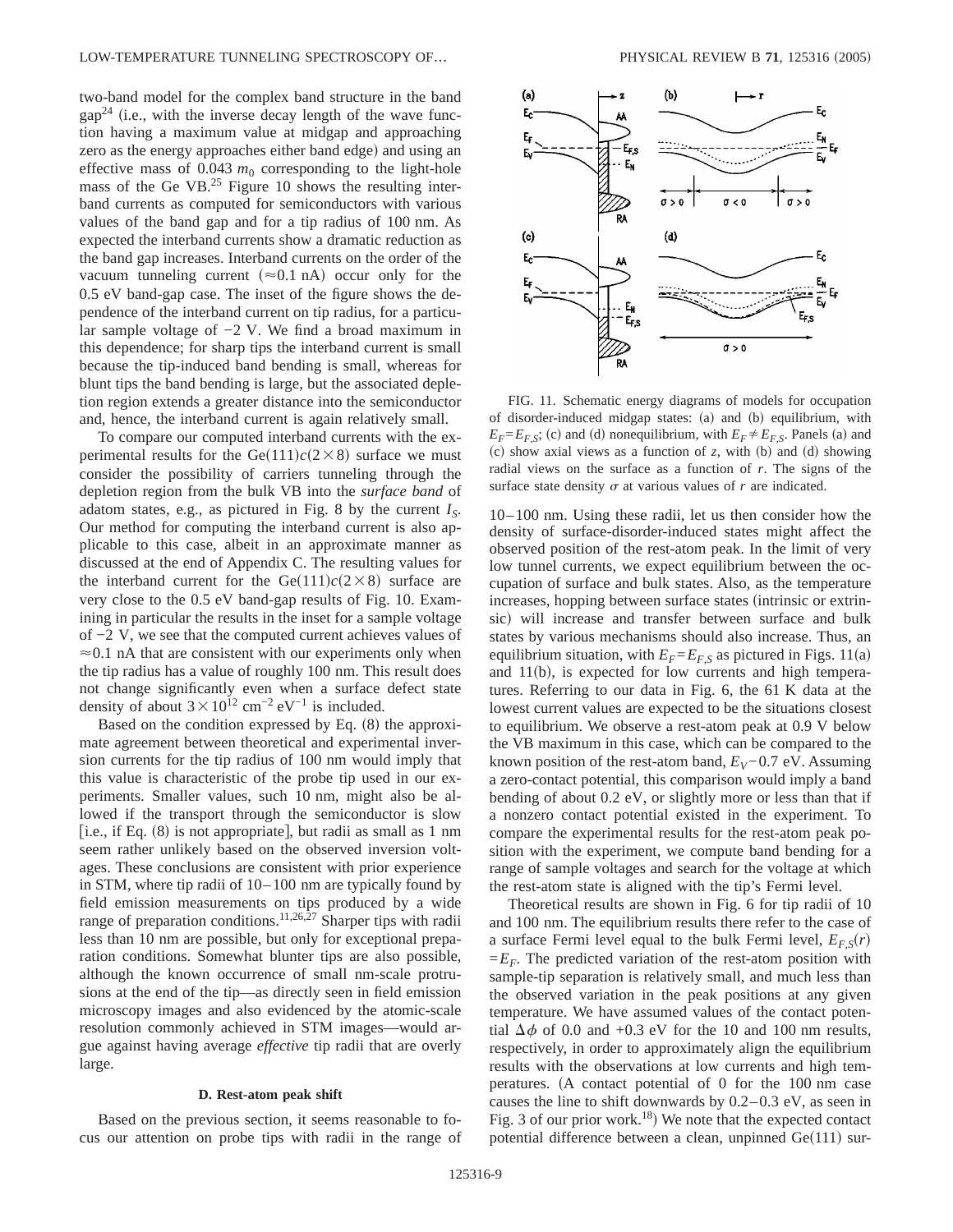face and a Cu(111) surface is about 0.0 eV,<sup>28,29</sup> although the precise condition of the probe-tip used in our experiments is unknown. In any case these assumed values for the contact potential do not impact any of our main conclusions below.

The equilibrium theory is seen to disagree with the full range of the data in Fig. 6, a result that relies on the validity of the theoretical computations. We have tested this validity by taking the solution for the electric-field distribution and then solving the *inverse* problem using the method of images, as described in Appendix A. Equality between the inverse solution and the original boundary condition is obtained. In particular, the relatively slow variation of tipinduced band bending with sample-tip separation reflected in Fig. 6 is an essential feature of the 3D semiconductorvacuum-metal electrostatic problem (see, e.g., Fig. 5 of Ref. 19). For separations greater than about  $4 \text{ Å}$ , and for the tip radii considered here, the variation of surface potential with separation is relatively small. As discussed in Sec. III D we are confident that any experimental uncertainty in the zero of sample-tip separation will lead only to an *increase* in the separation values shown in Figs. 5 and 6, not a decrease.

Now let us consider the experimental results for high current and/or low temperature. In this case a large shift of the rest-atom peak position is found, implying the presence of some nonequilibrium surface charge.18 We propose that the occupation of the extrinsic disorder-induced surface states are *not* in equilibrium with the bulk, so that they are the origin of the excess surface charge. The situation is pictured in Figs.  $11(c)$  and  $11(d)$ . In this case, with a negative sampletip voltage, we assume that the surface Fermi level is below the bulk Fermi level. In the extreme case that the surface states are totally depleted of charges then the surface Fermi level is equal to the surface VB maximum,  $E_{F,S}(r) = E_{V,S}(r)$  $\equiv E_V + \phi(r,0)$ . We assume that this situation holds for radii less then some critical value, and for larger radii we again have  $E_{F,S}(r) = E_F$ . Using a critical radius of 300 nm, theoretical results for this nonequilibrium case are shown in Fig. 6. We see that the expected rest-atom peak positions are indeed shifted in the theory, by amounts that approximately bring them into agreement with the data on the high current side of the graph. Within our model for nonequilibrium occupation of the extrinsic states, we would thus envisage the rest-atom peak position shifting from the equilibrium results on the left-hand side of Fig. 6 to the nonequilibrium results on the right-hand side of the graph. Thus an approximate agreement between theory and experiment would be obtained.

There are two arbitrary parameters in our model of nonequilibrium occupation—the degree of depletion of the disorder-induced states in the presence of the hole-injecting tunnel current and the radius over which this effect extends. Actually these two parameters are coupled, since we could have assumed less depletion of the midgap states over a larger radius (and/or increased the number of states within the range consistent with the STM images) and achieved similar results. To justify the value of either or both of these parameters is not possible at present, since it would require detailed knowledge of (i) the hole concentration near the surface, (ii) the recombination rate of holes in the midgap states, (iii) reoccupation rate for those states by electrons tunneling through the semiconductor depletion region, and (iv) the transport rate for hopping of carriers between the disorder-induced states. Process (iii) can be quantified in a manner similar to the interband current discussed in the preceding section, and some aspects of item (i) are discussed below, but little is known at present about the other transport processes. Even though our model is not parameter-free, however, we argue below that it is the most likely possibility when compared with other conceivable sources of nonequilibrium charge, namely, accumulation of holes in nearsurface bulk states or in the rest-atom states of the  $c(2\times8)$ reconstruction.

Regarding the accumulation of holes in bulk states, the density of holes in the VB can be estimated from the known tunnel current. Holes injected in the VB, although they traverse the vacuum with a relatively narrow range of angles relative to the central axis (due to the well known dependence of the vacuum transmission barrier on parallel wave vectors), will greatly spread out upon entering the semiconductor.<sup>30</sup> Scattering of these ballistic holes occurs primarily by emission of longitudinal optic (LO) phonons (scattering length about  $30 \text{ nm}$ ) and by acoustic phonons (scattering length about 300 nm). $31$  The trajectories of injected ballistic holes will be bent away from the surface due to the electric field in the Ge, but until the holes are fully thermalized this should not be a large effect. To estimate a hole concentration  $p$ , we can use the relationship for the current density,  $J = pev$ , where *v* is the drift velocity. For thermalized holes we can take  $v = \mu E$  with mobility  $\mu$  and electric field *E*. Thus, considering an injected current of 1 nA over the surface of a half-sphere with a radius of 100 nm, using a field of  $\approx 0.01$  V/nm from our computations, and with a bulk mobility of about  $10^4 \text{ cm}^2 \text{V s}$ ,<sup>32</sup> the resulting hole density is  $1\times10^{13}$  cm<sup>-3</sup>. This value is much less than the space-charge density of  $2\times10^{16}$  cm<sup>-3</sup> in the depletion region, so its effect on the potential distribution will be negligible. Using a radius of 10 nm in the above estimate and a field from the computations of  $\approx 0.1$  V/nm, the hole density would be  $1\times10^{14}$  cm<sup>-3</sup>, which is still less than the spacecharge density (and at this radius the velocity should also be higher, since the hole transport would be largely ballistic). We conclude that it is unlikely that bulk-limited transport, i.e., a bulk-spreading resistance type of effect, could account for our observations (although it could well be an important factor at current levels one or two orders of magnitude higher than that used in our experiments).

Two other factors argue against the role of bulk transport in our experiments. First, our observed temperature dependence in which the transport effects become more pronounced as the temperature *decreases* is contrary to the usual *increase* in bulk mobility with decreasing temperature. For an effect arising from the disorder-induced states, however, temperature-dependent hopping between the states would have an appropriate temperature dependence,<sup>2</sup> as further discussed below. Second, the observed rest-atom peak shift varies only very slowly, approximately logarithmically, with current.18 For an effect arising from bulk transport we would expect more of a linear turn-on for currents above some critical value. Alternatively, for a band of disorder-induced states, increasing the occupation of the band (i.e., with holes in this cased would lead to an increased intraband conductivity,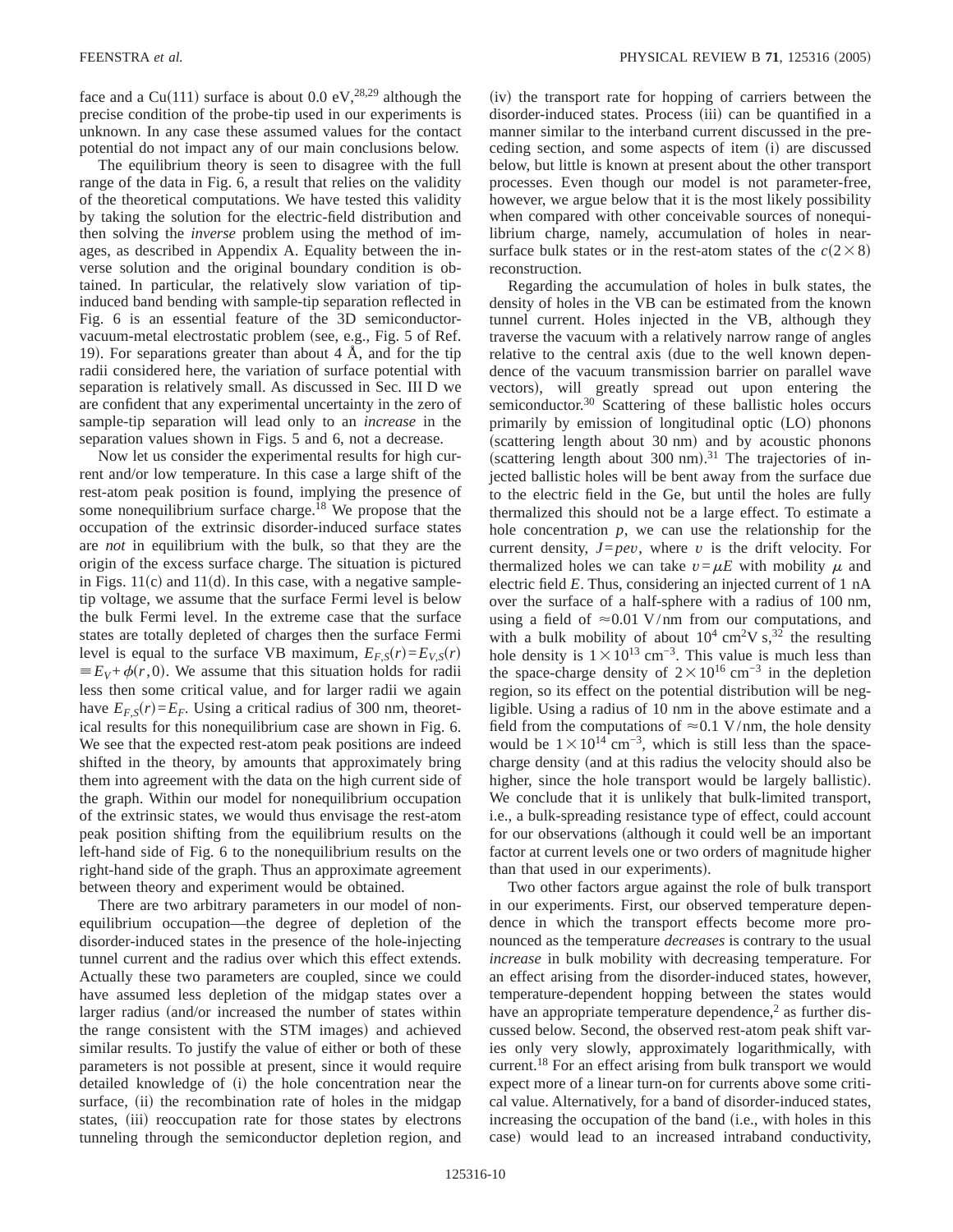thereby promoting equilibration within the band so that an increasing tunnel current would only *slowly* increase the occupation of the band and the concomitant shift of the restatom peak.

Let us now consider the possible role of the band of  $c(2)$  $\times$ 8) rest-atom states. First, it is important to recall that these states are resonant with the VB, so any holes occupying those states would be expected to rapidly dissipate into VB states. Nevertheless, let us ignore that effect for a moment and consider the possible transport of holes within the restatom band itself. If this transport was limited, then one could envision a buildup of positive charge during the STS measurements at negative sample voltages. In that case, however, we would expect an analogous effect for the transport of electrons through the adatom states for positive sample voltages. As described in Sec. III C, we do *not* observe any such effects at positive sample voltages, to a relatively high degree of accuracy [e.g., see Figs.  $5(a)$ – $5(c)$ ]. And again, since the rest-atom states are degenerate with the VB we would expect that, if anything, transport through these combined VB and rest-atom states would be much faster than that for the adatom states. One additional observation also argues against the role of rest-atom states in the transport limitation. In the temperature-dependent spectra (Fig. 2 of Ref. 18), the shifting rest-atom feature does *not* get broader as it shifts; rather, it maintains a constant width and simply moves to more negative voltages. If these rest-atom states themselves were solely responsible for the limited transport then we believe that this peak should exhibit significant broadening as it shifts.

We have considered a number of alternate models for the shifting rest-atom spectral feature, most notably the possible influence of the electric field at the surface. This field has a magnitude in the range  $1-2$  V/nm for the relevant sampletip voltages and separations. Since the energy splitting between adatom and rest-atom states depends on the charge transfer between these species, a modification of this charge transfer due to the field must be considered, especially since changes in this charge transfer *are* commonly observed in surface adsorption reactions. $33$  Indeed, for negative sampletip voltages the field will induce charge transfer from rest atom to adatom, thereby lowering the energy of the rest atom state, consistent with our observations. To fully account for our data, however, the shift of the rest-atom state with the field would have to be quite large, similar to that estimated for the extreme case of alkali-metal adsorbates,  $34$  and, furthermore, the shift would have to vary quite nonlinearly with the field to follow the data of Fig. 6.

Our main argument against an explanation based on the electric field is that it is difficult to envision any temperature dependence for this mechanism. Our data does show clear temperature dependence, as in Fig. 6, in agreement with the prior results of Dujardin *et al.*<sup>2</sup> Within our model of nonequilibrium extrinsic-state occupation, we believe that this temperature dependence arises from temperature-dependent hopping between the states. At high temperature this transport process is relatively rapid, producing equilibrium occupation of the states, but at low temperature and high current, the process is slow compared to the supply rate of holes from the tunnel current, producing nonequilibrium extrinsic state occupation. We emphasize that the extrinsic states are present on the surface both at high and low temperatures but within our model it is their occupation, under conditions of injected hole current, that varies with temperature.

## **V. CONCLUSIONS**

In summary, we identified features in low-temperature tunneling spectra acquired from *p*-type Ge $(111)c(2\times8)$  surfaces associated with the VB maximum, with surface restatom and adatom bands and with the occurrence of inversion of the surface electron occupation. A bulk band gap of  $0.5\pm0.1$  eV was determined. The spectral position of the rest-atom peak was found to shift considerably with current and/or temperature. This shift was discussed in our prior work, where we argued that some additional, nonequilibrium source of positive charge at or near the surface was likely responsible for it.18 We demonstrated in the present work that possible sources of this surface charge were disorder-induced states associated with the disordered arrangements of adatoms occurring at domain boundaries of the  $c(2\times8)$  structure. We found that our observed results for the rest-atom peak position could be well understood by including a density of disorder-induced states that are consistent with those observed in the STM images and assuming that such states are significantly depopulated by holes injected due to the tunneling current.

We believe that the model proposed here provides a likely explanation not only for our results but also for the prior results of Dujardin *et al.*<sup>2</sup> The temperature dependence of the results would arise from temperature-dependent hopping, a mechanism identified in the work of Dujardin *et al.* Those workers were not specific, however, in distinguishing between hopping between intrinsic states of the  $c(2\times8)$  surface and hopping between extrinsic disorder-induced states. We believe it is the latter that is responsible for the observed effects, as argued in Sec. IV D. We briefly mention in this regard the previous work on the SiC(0001) $\sqrt{3} \times \sqrt{3}$ -*R*30° surface in which the current dependence of the spectra was also observed, but for which it seems quite clear that the *intrinsic* states of the reconstructed surface produce the transport limitations.4 One difference between that system compared to Ge is the much larger band gap for  $SiC$  (2.9 eV), which yields vastly smaller tunneling rates for carriers through the depletion region of the semiconductor. Also, the dangling bonds of the SiC adatoms are quite localized, producing Mott-insulator behavior for that system. $4,35$  Further study is needed to more fully understand the difference between this case and the Ge surface.

Our model can also be compared with the one previously described by Ono *et al.*<sup>3</sup> as a possible explanation for the low-temperature results observed by them and by Takayanagi and co-workers on the  $Si(001)$  surface.<sup>1</sup> Although the experimental situations (and findings) are quite different than for the Ge $(111)c(2\times8)$  surface, we do feel that there is one significant similarity between the two cases. Specifically, for the temperature dependence of the  $Si(001)$  STM images, Ono *et al.* propose that the current originating from the occupation of the normally empty  $\pi^*$  surface band can account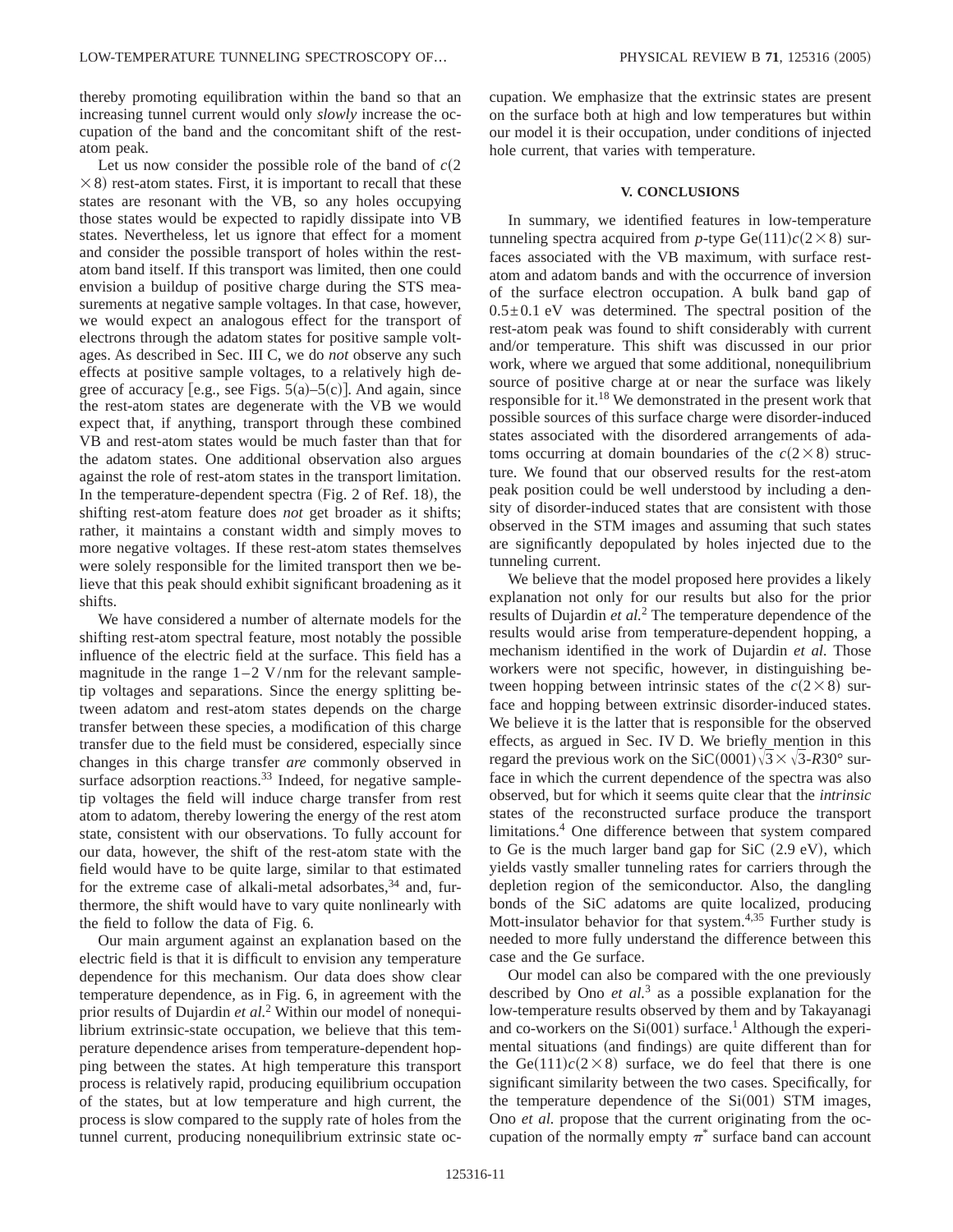for the observations. As to why this current should vary with temperature, i.e., why the Fermi level moves up into this band as the temperature is reduced, those workers suggested the freeze-out of free carriers (increased Debye length) could be responsible. On this latter point we suggest that an alternative explanation can be found, considering the occupation of the midgap defect and/or disorder-induced states fsome of which invariably occur on  $Si(001)$  surfaces]. At elevated temperatures these states will act to pin the Fermi level near midgap, i.e., below the  $\pi^*$  band, but at low temperatures the states may be out of equilibrium with the bulk and the surface Fermi level could then move into the  $\pi^*$  band.

Finally, we briefly comment on the implications of this work for STS measurements of semiconductor surfaces in general. The possible occurrence of tip-induced band bending (for surfaces possessing a band gap) has been known from the early days of  $STS$ , and it is well known that use of high doping concentrations and/or sharp probe tips will minimize such effects.<sup>11</sup> The dependence of tip-induced band bending on current and temperature has not, however, been previously considered. In particular, nonequilibrium effects in the occupation of midgap states can produce, as argued in this work, potentially important effects on both STS and STM measurements of semiconductor surfaces at lowtemperature and/or high-current levels. For measurements at room temperature, however, with low currents, such effects in many cases should be small and the regular equilibrium theory should generally suffice to estimate the effects of tipinduced band bending on tunneling spectra.

# **ACKNOWLEDGMENTS**

Discussions with G. Dujardin, J. E. Northrup, and M. Widom are gratefully acknowledged. This work has been supported by the A. Von Humboldt Foundation and by the U.S. National Science Foundation.

## **APPENDIX A: FINITE-ELEMENT COMPUTATION OF ELECTROSTATIC POTENTIAL**

We have made two extensions to our finite element method for solving Poisson's equation relative to the theory presented in Ref. 19. First, as discussed in Sec. IV A, we allow for the presence of a surface charge density within the boundary condition of Eq.  $(5)$ . Following in detail the definitions and notation of Ref. 19, this boundary condition, in a first-order approximation, takes the form

$$
\frac{(\phi_{i,1}^V - \phi_i)}{a\xi_i \Delta \eta} = \varepsilon \frac{(\phi_i - \phi_{i,1}^S)}{\Delta z} + \frac{e\sigma(E_{F,S} - \phi_i)}{\varepsilon_0}, \quad (A1)
$$

where the subscript *i* refers to the *i*th radial grid point,  $\phi_i$  is the potential on the surface,  $\phi_{i,1}^V$  is the potential at the first grid point in the vacuum located at a distance of  $a\xi_i\Delta\eta$  from the surface, and  $\phi_{i,1}^S$  is the potential at the first grid point in the semiconductor located at a distance of  $\Delta z$  from the surface. This equation can be rearranged to yield the surface potential

$$
\phi_i = \frac{\frac{\phi_{i,1}^V}{a\xi_i\Delta\eta} + \varepsilon\frac{\phi_{i,1}^S}{\Delta z} - \frac{e\sigma(E_{F,S} - \phi_i)}{\varepsilon_0}}{\frac{1}{a\xi_i\Delta\eta} + \frac{\varepsilon}{\Delta z}}.
$$
 (A2)

Taking the quantities  $\phi_{i,1}^V$ ,  $\phi_{i,1}^S$ , and  $\phi_i$  on the right-hand side of this equation to have their values at the *k*th iteration, we can then evaluate the right-hand side to obtain  $\phi_i$  at the  $(k$ +1)st iteration. Let us call this value  $\tilde{\phi}_i^0$  $s_i^{(k+1)}$ . We find that for large, nonlinear surface-charge density this method for updating  $\phi_i$  can lead to instabilities in the iterative solution. An analogous problem was encountered in our bulk solution of Poisson's equation,<sup>19</sup> and we formulate here a similar solution to the problem as used for the bulk; we take the  $\phi_i$  on both the right- and left-hand sides of Eq.  $(A2)$  to be the values at the  $(k+1)$ st iteration and we solve the equation implicitly for this value. To accomplish this we perform a 1D search, using as limits  $\tilde{\phi}_i^{(k+1)}$  and  $\phi_i^{(k)}$ .<sup>36</sup> With this method we obtain a stable iterative solution for the potential. One final comment regarding the boundary condition is that we actually use a third-order solution for this, rather than the firstorder form of Eq.  $(A2)$ , thereby obtaining substantially improved convergence of the iterative finite-element method.

The second extension to our finite-element theory is the use of a grid with variable spacing in both the *r* and *z* directions. Given the parameters  $\Delta r$  and  $\Delta z$ , the grid points in the radial direction are taken to be

$$
r_i = \frac{2M\Delta r}{\pi} \tan \left[ \frac{\pi (i - 0.5)}{2M} \right], \quad i = 1, 2, 3, ..., M \quad (A3)
$$

and in the *z* direction into the semiconductor by

$$
z_j = -\frac{2N\Delta z}{\pi} \tan\left(\frac{\pi j}{2N}\right), \quad j = 1, 2, 3, ..., N-1.
$$
 (A4)

The spacing between grid points as used in finite-element formulas for derivatives are then given by

$$
\Delta r_i = \Delta r \cos^{-2} \left[ \frac{\pi (i - 0.5)}{2M} \right]
$$
 (A5)

and

$$
\Delta z_j = -\Delta z \cos^{-2} \left( \frac{\pi j}{2N} \right). \tag{A6}
$$

This variable grid spacing is found to be particularly useful in problems involving low-doped semiconductors and relatively sharp tips, for which a small grid spacing near the tip apex is needed but a large total extent for the simulation is also required.

In addition to the above two extensions of our finiteelement theory, we have also undertaken a validation of the computer program that implements the technique. To accomplish this, we take the output of the program and then use that in a separate (small) computer program to solve the *inverse problem*. The output of the original program provides the electrostatic potential energy  $\phi(r,z)$  at every point in space. Of specific interest is the surface charge density on the probe tip, which is obtained from  $\sigma_T = \varepsilon_0 E_n$ , where  $E_n$  is the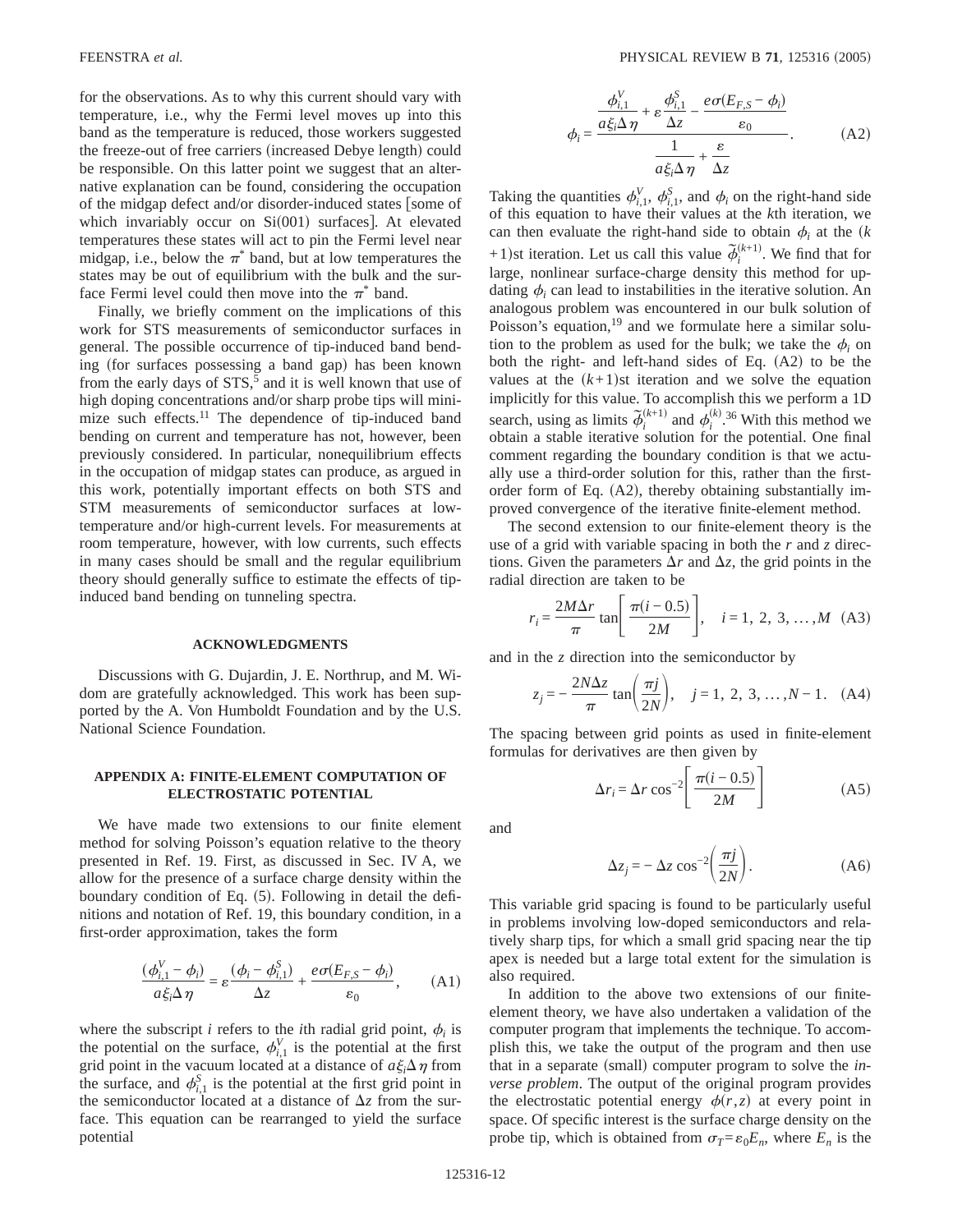

FIG. 12. Convergence of electrostatic solutions, showing the difference between the potential energy at the tip apex (upper  $x$ mark in inset) and on the surface location directly opposite the tip apex (lower x mark in inset) as a function of the linear number of grid points. Solid line: results from the original problem, with  $\phi_T$ =3 eV being the boundary condition and  $\phi_0$  being obtained from a finite-element computation. Dashed line: results of the inverse problem, in which the surface charge density on the probe tip is integrated using the method of images to obtain both  $\phi_T$  and  $\phi_0$ .

electric field normal to the surface of the tip as given by  $|\nabla \phi|/e$ . We consider for simplicity a situation with zero doping in the semiconductor, in which case this surface charge is the *only* charge in the problem. In this case, the inverse problem can be solved simply by taking this surface charge density and integrating it to obtain the potential at any point in space. We use the method of images $37$  to perform this integration for our system containing the dielectric in a halfspace, so that the potential energy at any point in space is given by

$$
\phi = \int \frac{\sigma_T dA}{R} + \int \frac{\sigma'_T dA}{R'}, \tag{A7}
$$

with the integrals extending over the surfaces of the tip and its mirror image in the dielectric, respectively. The distances  $R$  and  $R'$  are defined in the inset of Fig. 12, and where

$$
\sigma'_T = -\left(\frac{\varepsilon - 1}{\varepsilon + 1}\right)\sigma_T.
$$
 (A8)

Figure 12 shows a comparison between the solution for the inverse problem and that for the original problem, plotting the results as functions of the number of grid points used for both solutions. (This same number of points is used in both the  $r$  and  $\zeta$  directions.) The original problem converges quite quickly to the final solution. The inverse problem requires a much finer grid to achieve the same solution. (This finer grid is needed to accurately describe the potential over the entire surface of the probe tip, including out to large distances from the surface as achieved with our variable grid spacing.) Equality between the two solutions, within 0.5%, is finally achieved.

## **APPENDIX B: SELF-CONSISTENT TREATMENT OF ACCUMULATION LAYER STATES**

To test the validity of the semiclassical results discussed in the main text of this paper, we describe here a selfconsistent, quantum-mechanical treatment of band bending for the case of accumulation. (A similar treatment would also hold for inversion.) In the 3D confining potential of the accumulation region the localized wave functions are denoted by  $\Psi_j(r, \theta, z)$  with energies  $E_j$  and, where we are using cylindrical coordinates  $(r, \theta, z)$ , with  $z < 0$  in the semiconductor. To be specific, we consider the case of *p*-type material with positive sample voltage, so that the only charge density in the semiconductor that need be considered is that arising from the occupation of the VB by holes. The potential is computed from Poisson's equation in a Hartree manner, with the charge density being obtained from

$$
\rho(r,\theta,z) = 2e \sum_{j} \left[1 - f(E_j)\right] |\Psi_j(r,\theta,z)|^2, \quad (B1)
$$

where  $f(E_i)$  is the Fermi-Dirac occupation factor for the state with energy  $E_i$ , and the factor of 2 is for spin degeneracy.

We assume a large barrier in the vacuum, such that the amplitude of the wave function at the semiconductor surface is zero. The wave functions for localized states are described in separable form as  $\Psi(r, \phi, z) = cR(r)\Theta(\theta)Z(z)$  where *c* is a normalization factor. With azimuthal symmetry,  $\Theta(\theta)$  $=exp(im\theta)$  where  $m=0, \pm 1, \pm 2,...$  is the azimuthal quantum number. In the radial direction we use as a basis set the wave functions of the two-dimensional  $(2D)$  harmonic oscillator,

$$
R(r) = r^{|m|} L_n^{|m|} \left( \frac{\mu \omega r^2}{\hbar} \right) \exp \left( -\frac{\mu \omega r^2}{2\hbar} \right), \tag{B2}
$$

where  $L_n^{|m|}$  is an associated Laguerre polynomial with radial quantum number  $n=0,1,2,...$ , and where  $\mu=m_{dh}$  is the hole effective mass and  $\omega$  describes the radial-curvature of the potential at the origin as specified below. In the *z* direction we use Airy functions (i.e., appropriate to a triangular potential),

$$
Z_i(z) = Ai\left[-\left(\frac{2\mu eF}{\hbar^2}\right)^{1/3} z + a_i\right],
$$
 (B3)

where  $a_i < 0$  are the zeroes of the Airy function and *F* is the electric field in the semiconductor at the origin. For these wave functions, the normalization constant *c* is evaluated to be

$$
c_{inm} = \sqrt{\pi} \left(\frac{\hbar^2}{2\mu eF}\right)^{1/6} \text{Ai}'(a_i) \left(\frac{\hbar}{\mu\omega}\right)^{(|m|+1)/2} \sqrt{\frac{(|m|+n)!}{n!}},\tag{B4}
$$

where  $Ai'(a_i)$  are derivatives of the Airy function evaluated at its zeroes.

We use a first-order perturbation treatment to evaluate the wave functions and resulting charge densities. For the zeroth-order wave functions we use the forms given by Eqs. (B2) and (B3), in which the parameters  $\omega$  and *F* are evaluated from  $\mu \omega^2 = \partial^2 \phi / \partial r^2$  and  $eF = \partial \phi / \partial z$  where  $\phi(r, z)$  is the potential energy and the derivatives are evaluated at the origin. We evaluate these derivatives using a Gaussian fit to  $\phi(r,0)$  and an exponential fit to  $\phi(0,z)$ , respectively. Our approach thus follows that used by Dombrowski *et al.*, <sup>27</sup> except that in our case we obtain the potential by a full 3D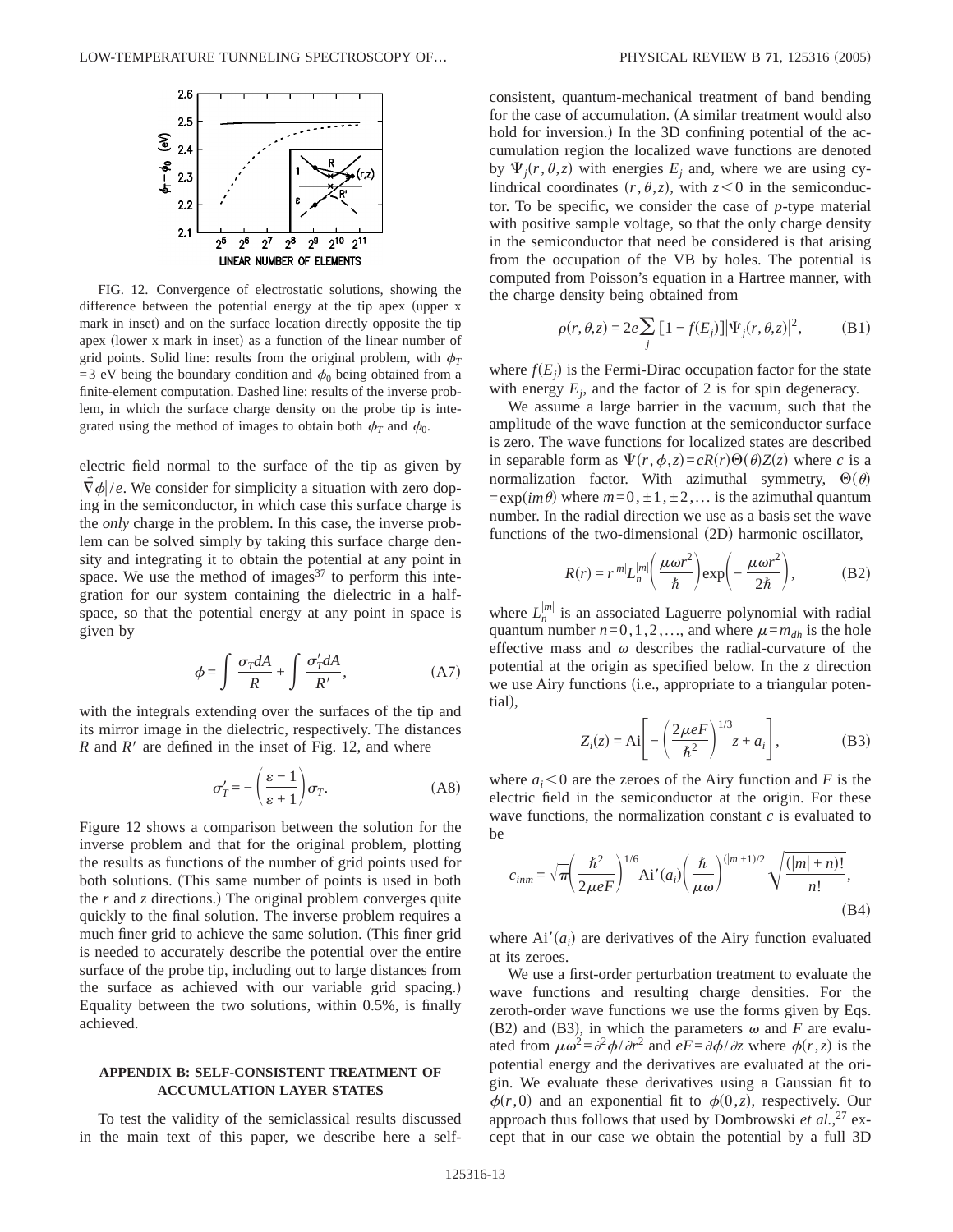solution to Poisson's equation, whereas those workers assumed a Gaussian form for the potential with parameters chosen to match experiment.

At each iteration of the computation, new values for the potential are evaluated according to our finite-element scheme described in Appendix A and from that potential we obtain new values of  $\omega$  and *F*. According to the above choice of wave functions the zeroth-order potential is taken to be parabolic in the *r* direction and triangular in the *z* direction  $(z<0)$ , with energies for these hole states given by

$$
E_{imm}^{(0)} = -\hbar\omega(2n+|m|+1) - \left(\frac{\hbar^2}{2\mu}\right)^{1/3} (eF)^{2/3}|a_i| + \phi(0,0),
$$
\n(B5)

where the first term is from the 2D harmonic oscillator wave functions, the second term is from the Airy functions, and the third term provides a zero reference value for the energies. First-order correction to these energies are then given by

$$
\Delta E_{inm} = \langle \Psi_{inm} | \phi(r, z) + \frac{1}{2} \mu \omega^2 r^2 - eFz - \phi(0, 0) | \Psi_{inm} \rangle.
$$
\n(B6)

The perturbing potential listed here, while suitably small near the origin, actually diverges at large values of *r* or *z*. This is not a problem, however, in the evaluation of the integral since the wave functions decay exponentially as functions of  $r$  or  $z$ , thus producing finite (and small) values for  $\Delta E$ . This integral is evaluated for ascending values of *i*, *n*, and |*m*| until  $E_{inm}^{(0)} + \Delta E_{inm}$  is several *kT* below  $E_F$ , and the entire set of wave functions thus obtained are then used in Eq.  $(B1)$  to evaluate the new charge density.

Results are shown in Fig. 13 for the band bending under accumulation conditions as a function of sample voltage, comparing the semi-classical results with the quantum results and using the same effective mass of  $0.35m_0$  (from Sec. IV A) in both cases. We also indicate the number of quantum states occupied at zero temperature for various points along the curve. (One might expect the solid curve to have discontinuities as the number of states changes, but in our selfconsistency loop the occupations oscillate between neighboring integers thus yielding, in effect, fractional occupation of the states and a continuous result for Fig. 13. The semi classical results are seen to provide a rather good estimate of the band bending, despite the fact that the charge densities in the two cases are quite different, as seen in the insets of Fig. 13. As seen there for the charge density  $\rho$  as a function of  $z$ along the central axis, the quantum treatment produces only a single state in the *z* direction for the value of effective mass used here.

### **APPENDIX C: TUNNELING IN A SPHERICAL GEOMETRY**

The expressions for planar tunneling as derived within the WKB approximation are well known.<sup>38</sup> Our goal in this appendix is to develop an analogous formalism for computing an interband tunnel current in a nearly spherical geometry.



FIG. 13. Computed results for surface potential at a point along the central axis, for *p*-type Ge with doping concentration of 2  $\times10^{16}$  cm<sup>-3</sup> under accumulation conditions and using a 100-nm-radius tip with 1 nm sample-tip separation. Results are shown for quantum (solid lines) and semiclassical (dotted lines) computations. The integers along the solid curve indicate the number of quantum states occupied at each point. The insets show two cuts of the potential energy  $\phi$  and the charge density  $\rho$  in the semiconductor for a sample voltage of 2 V: left side—along the central axis as a function of *z*—and right side—1 nm into the semiconductor as a function of *r*. The full-scale range in the insets for  $\phi$ ,  $\rho$ , *z*, and *r*, respectively, are 0.2 eV,  $0.5 \times 10^{20}$  cm<sup>-3</sup>, 10 nm, and 70 nm.

We consider traveling waves as incident on the semiconductor depletion region as pictured in Fig. 14. So long as the energy of those waves is greater than  $E_C + \phi_0$  (with  $\phi_0 < 0$ ) then those waves can tunnel through the band gap region and contribute to the interband current. For ease of discussion we initially assume that, within the semiconductor, the equipotential curves have perfect spherical symmetry relative to an origin located at some point  $z=z_0$  > 0 along the central axis. In terms of the spherical coordinates  $(R, \Theta, \Phi)$ , the appropriate wave function for the incident electrons is the linear combination of plane waves that carries current only towards the origin,<sup>39</sup>

$$
\psi_{\ell m}(R,\Theta,\Phi) = C_{\ell} h_{\ell}^{(2)}(kR) Y_{\ell}^{m}(\Theta,\Phi), \qquad (C1)
$$

where  $\ell$  and  $m$  are angular momentum quantum numbers,  $Y_{\ell}^{m}$  is a spherical harmonic,  $h_{\ell}^{(2)}$  is a spherical Hankel function of the second kind, and  $k = \sqrt{2m^*E/\hbar}$  where *E* is the energy of the state and *m*\* is an effective mass. The spherical Hankel function consists of a power series in inverse powers of *R*, multiplied by an exponential term exp(*−ikR*). So long as a nonzero size region near the origin is excluded, which is the case for our problem, then these wave functions can be normalized, resulting in  $C_{\ell} = k / \sqrt{R_m}$ , where  $R_m$  is the maximal radius of the semiconductor.

The current carried by each incident wave is  $e\hbar k/(m^*R_m)$ . Summing over all incident waves and including a factor of two for spin degeneracy, we arrive at the expression for the total interband current,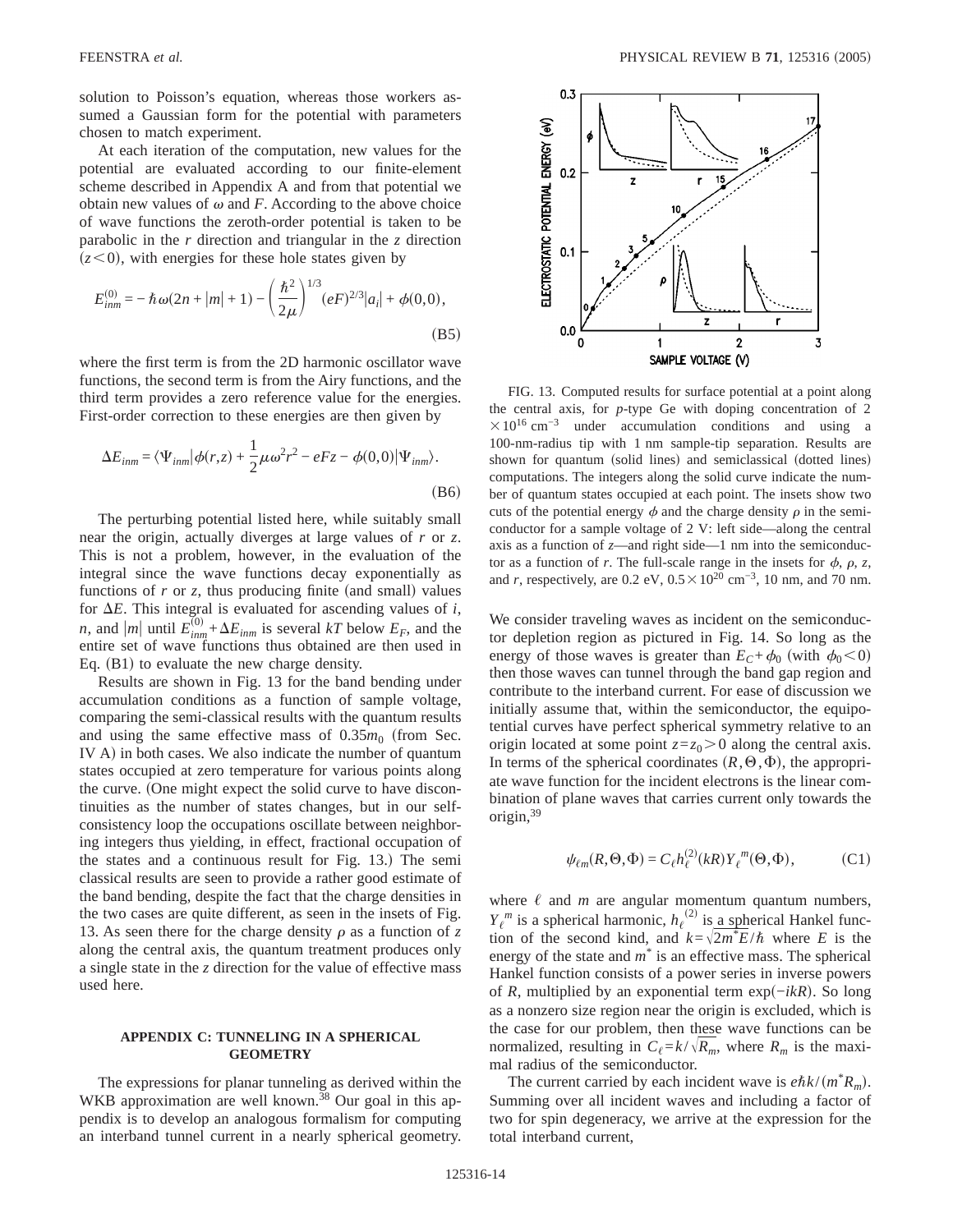

FIG. 14. Equipotential lines (marked in terms of electrostatic potential energy) for a 10 nm radius probe-tip located 1 nm from the semiconductor surface, with the tip biased at  $+2.6$  V (energy difference of  $-2.6$  eV) relative to the semiconductor. The semiconductor is assumed to be *p*-type with doping concentration of 2  $\times$ 10<sup>16</sup> cm<sup>-3</sup>. The dotted lines show the electric-field lines extending between the −0.1 and −0.6 eV equipotentials. These lines correspond to the line-integral paths for evaluating the interband current, for the case of the semiconductor with 0.5 eV band gap, and with an electron energy of 0.1 eV below the VB maximum of the semiconductor as pictured in the inset.

$$
I_S = \frac{2e}{h} \int_{E_C + \phi_0}^{E_V} dE \frac{\Omega(E)}{4\pi} f(E) \sum_{\ell=0}^{\infty} (2\ell + 1) D_{\ell}(E), \quad (C2)
$$

where  $D_{\ell}(E)$  is the transmission of an incident wave through the band gap and  $f(E)$  is the occupation of the incident VB state.  $\Omega(E)$  is the solid angle subtended by the surface through which the current flows, i.e., the area of that surface divided by its radius of curvature squared. With spherical symmetry the transmission can be estimated using the WKB approximation in  $3D,40$ 

$$
D_{\ell}(E) = \exp\left\{-2\int_{R_1}^{R_2} \left[\frac{2m^*}{\hbar^2} \Delta E_b + \frac{\ell(\ell+1)}{R^2}\right]^{1/2} dR\right\},\tag{C3}
$$

where  $\Delta E_b$  is the barrier seen by the electrons, and  $R_1$  and  $R_2$ are the turning points, i.e., the values of *R* for which the integrand is zero. The barrier seen by the electron varies from 0 when *E* coincides with the VB maximum or CB minimum, up to a maximum value when *E* is near midgap, in accordance to the complex band structure of the material. We use the well-known two-band model of Kane,  $24$  for which the barrier can be expressed as<sup>41</sup>

$$
\Delta E_b = [E - E_V + \hat{\phi}(R)] - \frac{[E - E_V + \hat{\phi}(R)]^2}{E_G}, \quad (C4)
$$

where  $E_V$  and  $E_C$  are the VB maximum and CB minimum, respectively, at a point far inside the semiconductor, *EG*  $=E_C-E_V$  is the band gap, and  $\hat{\phi}(R) \equiv \phi(0, z_0-R)$ .

Equations  $(C2)$ – $(C4)$  permit evaluation of the interband current for a spherically symmetric geometry. To extend this theory to situations that deviate slightly from spherical symmetry, we compute the transmission factors by taking line integrals along the electric-field lines pictured in Fig. 14. Along the *i*th such line we introduce an integration variable  $\alpha_i$ . The value of  $R(\alpha_i)$  at each point along these integrals is taken to be the local value of the radius of curvature of the equipotential,  $R_C(\alpha_i) = (\partial^2 r_{\phi}/\partial z^2)^{-1}$ , where  $r_{\phi}(z)$  is the equipotential curve for the particular value of  $\phi$  at the location  $\alpha_i$ along the electric-field line. [We are using the same  $(r, z)$ cylindrical coordinates here as introduced in Sec. IV. To obtain the contribution to the total current from each such transmission factor, we evaluate the fraction the solid angle subtended by the contribution to the current from the integration along the *i*th electric-field line. (We evaluate this solid angle according to the local values of radius of curvature at the outer surface of the tunneling region, e.g., the  $-0.1$  eV contour in Fig. 14.

One remarkable feature of the above WKB result for the tunnel current, Eq.  $(C2)$ , is that it is independent of the details of the final states into which the current flows (i.e., these states must exist, but their amplitude does not enter into the formulas for the current). This independence occurs because the WKB formalism as used here neglects detailed matching of the wave function across the turning points. This procedure is clearly an approximation, but in most cases it should be a good one since the transmission factor is dominated by exponentially small terms associated with the barrier height and width, whereas the amplitude of the wave function will only introduce linear corrections to this result. For the present case of interest of estimating inversion currents for the Ge $(111)c(2\times8)$  surface we therefore need only identify the relevant energies to be used in the equations. For the band gap in the barrier height, Eq.  $(C4)$ , we must use the full band gap of Ge,  $E_G$ =0.74 eV. However in the energy integral of Eq.  $(C2)$ , the value of the conduction band minimum in the lower limit of the integral will be that given by the *surface* band gap, for which we use the value of 0.5 eV as determined in Sec. IV B.

- † Present address: IBM Research Division, Zurich Research Laboratory, 8803 Rüschlikon, Switzerland.
- (2000); T. Mitsui and K. Takayanagi, *ibid.* **62**, R16 251 (2000).
- 2G. Dujardin, A. J. Mayne, and F. Rose, Phys. Rev. Lett. **89**, 036802 (2002).
- 1T. Yokoyama and K. Takayanagi, Phys. Rev. B **61**, R5078
- <sup>3</sup>M. Ono, A. Kamoshida, N. Matsuura, E. Ishikawa, T. Eguchi, and

<sup>\*</sup>Email address: feenstra@cmu.edu